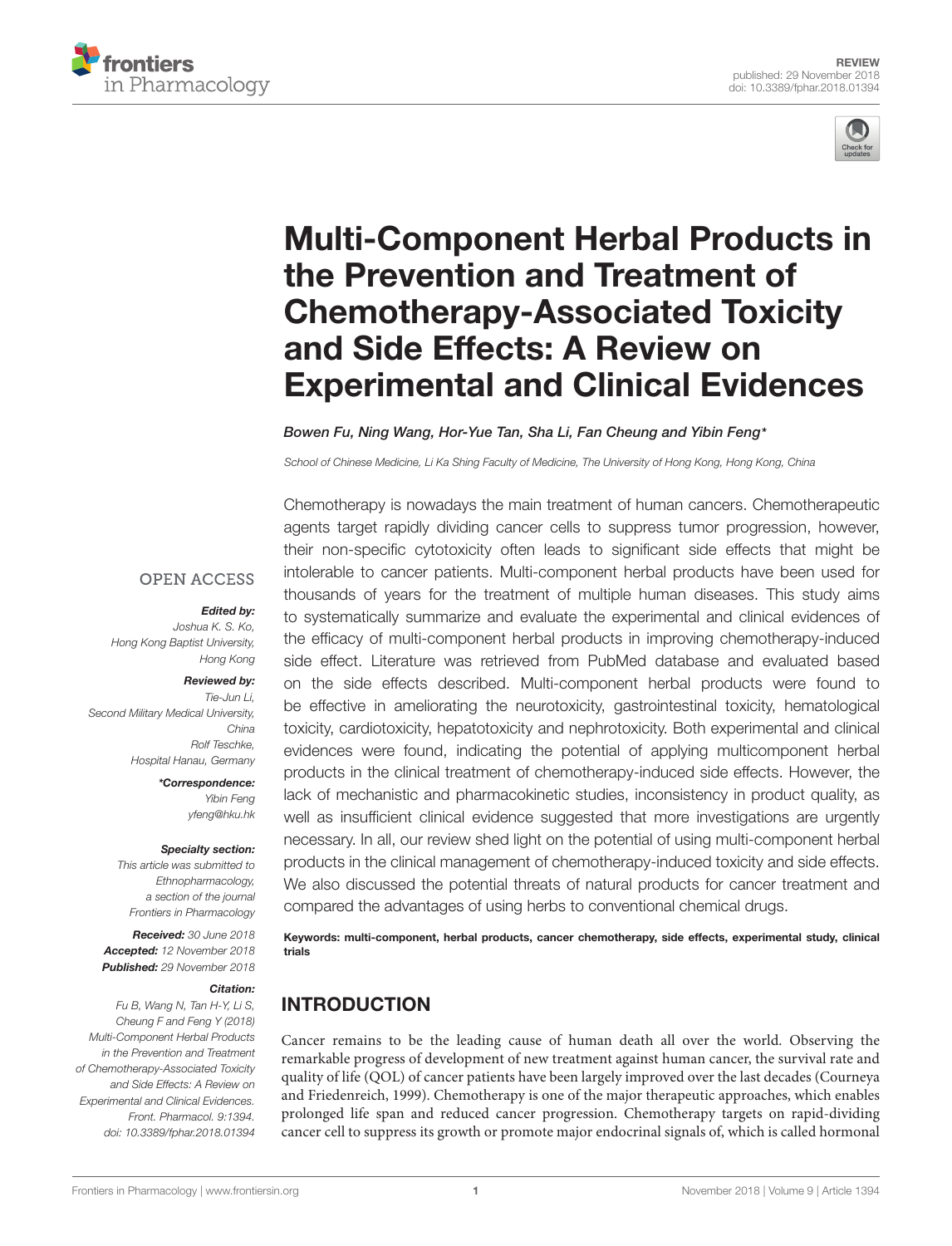therapies [\(Steinmeyer,](#page-13-0) [1999\)](#page-13-0). However, due to the low specificity of chemotherapeutic agents, its adverse reaction and toxicity are commonly observed during chemotherapeutic treatment to cancer patients, which largely affect its efficacy and application as patients are normally intolerable to the side effects caused by chemotherapeutic agents [\(Allemani and Coleman,](#page-10-0) [2017\)](#page-10-0). Intolerance in cancer patients therefore results in reduction of chemotherapy dose or even discontinuation of the treatment [\(Molina et al.,](#page-12-0) [2008\)](#page-12-0). Common side effects include neurotoxicity, diarrhea, nausea, emesis, myelosuppression and anorexia, etc. In this case, development of an appropriate way to alleviate the side effects of chemotherapy is still necessary and urgent [\(Andersen,](#page-10-1) [1992\)](#page-10-1).

Natural products are chemicals produced in nature by living organisms, which usually possess some particular pharmacological or biological activities. A great number of natural products are from medicinal plants, which have been used to treat human diseases for thousands of years in Asia [\(Koehn and Carter,](#page-12-1) [2005\)](#page-12-1). Mounting evidence have suggested that the major events and signaling pathways in human cancers can be potentially modulated by natural products and novel herbal compounds [\(Ko and Auyeung,](#page-12-2) [2013\)](#page-12-2). In particular, recent-year evidence from studies on cell line, animal and clinical trials have revealed that a large number of natural products were potentially active in ameliorating chemotherapy-induced side effects. Compounds and single herb extracts and composite herbal formula were reported to enhance the QOL of patients with cancers. As the effect of pure natural compounds have been largely reviewed elsewhere. In this review, we therefore only focused on multi-component herbal extracts. We retrieved recent studies from Pubmed database, and summarized the most common side effects caused by first-line chemotherapy, which were alleviated by multi-component herbal extracts. Major mechanisms of action in reducing chemotherapy-induced side effects were also discussed.

# CHEMOTHERAPY-INDUCED SIDE EFFECTS REDUCED BY NATURAL PRODUCTS

Classical chemotherapeutic agents are cytotoxic by interfering cell division (mitosis). Compared with normal cells, cancer cells are supposed to be more sensitive to chemotherapy because of its rapid-dividing capability. However, non-specific cytotoxic effects of chemotherapeutic agents are usually observed in different tissues and organs of human body where some particular cell types physiologically divide rapidly. These toxic reactions include nephrotoxicity, neurotoxicity, cardiotoxicity, hematological toxicities, gastrointestinal toxicity and hepatotoxicity [\(Early](#page-11-0) [Breast Cancer Trialists' Collaborative Group \(EBCTCG\),](#page-11-0) [2005\)](#page-11-0). Natural products, including pure compounds, herb extracts and composite formula, have been reported to effectively reduce the side effects induced by chemotherapy [\(Chen et al.,](#page-11-1) [2010\)](#page-11-1) and maintain the QOL of cancer patients. At present, nonspecific toxicity of first-line chemotherapeutic agents such as

5-Fluorouracil (5-Fu), capecitabine and oxaliplatin have been largely reported.

# **NEUROTOXICITY**

Neurotoxicity is caused by platinum-based chemotherapeutic agents such as cisplatin and oxaliplatin, which can damage the nervous system and result in many symptoms including weakness or numbness, loss of memory and delusions [\(Berger](#page-10-2) [et al.,](#page-10-2) [1997\)](#page-10-2). The side effects can be acute or chronic for several days, they are reversible and its chronic symptoms reported to continue up to 4 years [\(du Bois et al.,](#page-11-2) [1999\)](#page-11-2). Symptoms may express in patients' hands, feet, the tissues around the mouth such as pharynx and larynx, and paresthesia, which include numbness, nerves tingling, poking, pruritus, or sensations of burning. The pain caused by muscle weakness and hypoesthesia is also included.

Cortex Phellodendron chinensis (CPC) as well as Cortex Phellodendron amurensis (CPA) are descendent from the dried bark of Phellodendron chinense Schneid. or P. amurense Rupr., respectively. A cell study using P12 cell lines with CPC and CPA treated, the western blotting and statistical analysis had been done. The results showed that CPC and CPA can reduce the neurotoxicity by elevating the ratio of the mRNA and protein levels of Bcl-2/Bax and expression of caspase-3 [\(Xian et al.,](#page-13-1) [2013\)](#page-13-1). Goshajinkigan, a compound formula comprised of ten herbs, is usually used in Japan to treat numbness or pain. It is reported that cold hypersensitivity induced by oxaliplatin was associated with transient receptor potential melastatin 8 (TRPM8) and transient receptor potential Ankyrin 1 (TRPA1) channels, which are ion channels that are activated by cold [\(Kawashiri et al.,](#page-12-3) [2012\)](#page-12-3). Animal studies have proved that Goshajinkigan prevented acute peripheral neuropathy induced by oxaliplatin but not affect its treating cancer effect [\(Kuriyama and Endo,](#page-12-4) [2018\)](#page-12-4) by inhibiting functional variations of the transient receptor potential (TRP) channels, which effect mainly TRPA1 and TRPM8 [\(Kato](#page-12-5) [et al.,](#page-12-5) [2014\)](#page-12-5). A reminiscent study and a randomized clinical trial showed that Goshajinkigan significantly reduced the incidence of neurotoxicity, prolonged the treatment time of oxaliplatin and delayed the occurrence of neurotoxicity [\(Oki et al.,](#page-13-2) [2015\)](#page-13-2). A clinical study was involved in patients who were suffered advanced or recrudescent colorectal cancer received standard FOLFOX regimens. It was divided in treatment group and placebo-controlled group, which was a double-blinded phase II study. From the result, goshajinkigan at receivable safety range showed hopeful impression to delay the neurotoxicity whose grade is equal or greater than two [\(Kono et al.,](#page-12-6) [2013\)](#page-12-6).

Keishikajutsubutou is a compound formula composed by cassia twig, monkshood and rhizome atractylodis, which is usually used to treat arthralgia and neuralgia. A clinical study showed that Keishikajutsubutou (TJ-18) with powdered processed aconite root (TJ-3023) could reduce the peripheral neuropathy induced by oxaliplatin in patients with colon cancer. Among 11 patients with colon cancer used TJ-18 (7.5 g) and TJ-3023 (2 g) combined with FOLFOX6 and FOLFOX7, warm feelings in feet and hands were occurred in 6 patients, and 5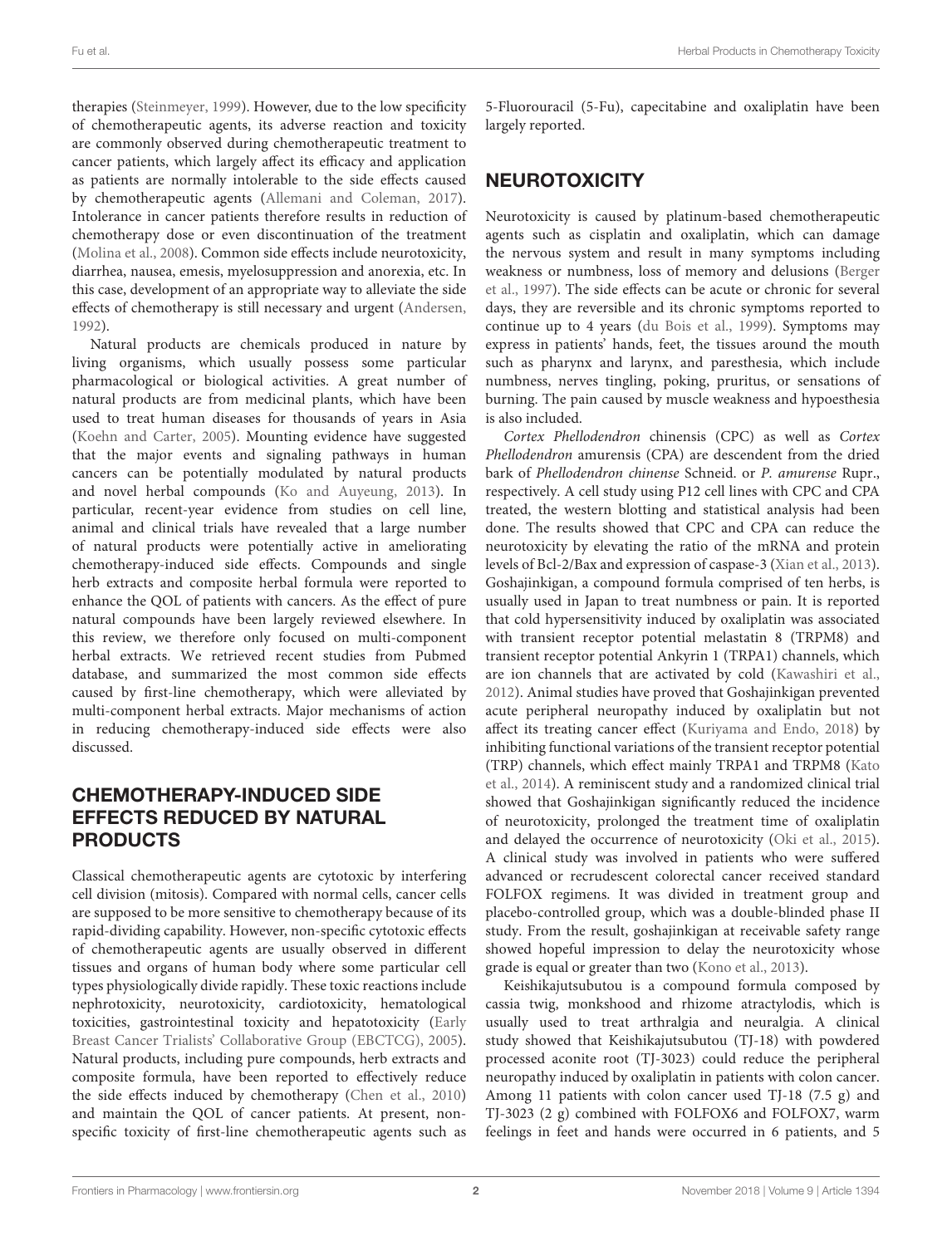patients was observed reduction in neuropathy [\(Yamada et al.,](#page-14-0) [2012\)](#page-14-0).

From the reviews, it is reported that the efficacy of traditional Chinese Medicines in preventing chemotherapy-induced neurotoxicity, randomized controlled trials (RCTs) that evaluated the efficacy of TCMs in preventing chemotherapy-induced neurotoxicity in cancer patients were included. Studies were searched in PubMed, EMbase, CNKI, Wan Fang and Wei Pu database. Twenty-five RCTs (1572 patients) involving five TCMs were included. From the results, compared with oxaliplatin-based chemotherapy alone, the combination with Goshajinkigan, Keishikajutsubutou, HuangQi Injection (SMI), Shenfu Injection (SFI), Buyang Huanwu Decoction (BHD), and Huangqi Guizhi Wuwu Decoction (HGWD) could decrease the overall and severe CIPN incidence in cancer patients (**[Table 1](#page-2-0)**).

# GASTROINTESTINAL TOXICITY

Irinotecan (CPT-11, Camptosar) is used in combination with 5-fluorouracil (5-fu) and leucovorin (LV) as the first-line of treatment for metastatic colon or rectal carcinoma. CPT-11 is also

approved for second-line treatment of recurrent metastatic colon or rectal carcinoma after 5-FU-based therapy. The side effects of CPT-11 include vomiting, nausea, and diarrhea, which can be serious. Colonic ulceration caused by intestinal cell death and inflammation, often accompanied by gastrointestinal bleeding, has been observed in combination with CPT-11. Recent years, TCM has been used to decrease the side effects of gastrointestinal toxicity induced by chemotherapy. In PubMed, 75 clinical trial publications were searched for the key words herbal TCM and cancer. However, only five clinical trials maintain a clinically relevant endpoint. The Cochrane Library did not contain a review or clinical trial that describe clinical efficacy of herbs in cancer patients.

The most common symptom in chemotherapy-induced gastrointestinal toxicity is chemotherapy-induced nausea and vomiting (CINV), which can make reduction of acceptance of chemotherapy, intension of organ functions and degradation in QOL. The cause of nausea and vomiting is the activation of vagal afferent neurons. In intestinal chromaffin cells, they can release 5-Hydroxytryptamine-3 (5-HT3) and substance P by binding to 5-HT3 as well as neurokinin (NK)-1 receptors, leading to nausea and vomiting [\(Watcha and White,](#page-13-3) [1992\)](#page-13-3). At present, it has been

<span id="page-2-0"></span>TABLE 1 | Clinical trials with TCM combined with chemotherapy to affect the CIPN.

| <b>Number of patients</b> |         | Type of<br>cancer | CT regimen        | <b>Type of TCM</b> | Number of Ct<br>cycle by | <b>Outcomes</b> | <b>Modified</b><br><b>Jadad scores</b> | Reference              |  |
|---------------------------|---------|-------------------|-------------------|--------------------|--------------------------|-----------------|----------------------------------------|------------------------|--|
| <b>Treatment</b>          | Control |                   |                   |                    | assessment               |                 |                                        |                        |  |
| 30                        | 30      | CRC               | <b>FOLFOX</b>     | HQI                | 3                        | O(2)            | 3                                      | (Chen, 2009)           |  |
| 20                        | 20      | GIC               | <b>FLOFOX</b>     | HQI                | 1                        | (1)             | 4                                      | (Cui et al., 2017)     |  |
| 47                        | 46      | GIC               | OAX+RAL           | HQI                | 3                        | O(2)            | 5                                      | (Chen and Wang, 2017)  |  |
| 46                        | 50      | GIC               | <b>FLOFOX</b>     | SMI                | 4                        | 02              | 3                                      | (Fang et al., 2012)    |  |
| 30                        | 30      | GIC               | OXA-based regimen | SMI                | 4                        | O(2)            | 4                                      | (Gao and Dai, 2012)    |  |
| 46                        | 41      | CRC               | <b>FOLFOX</b>     | SMI                | 4                        | $\circledcirc$  | 3                                      | (Zhu et al., 2013)     |  |
| 46                        | 41      | <b>CRC</b>        | <b>FLOFOX</b>     | SMI                | 4                        | O(2)            | 3                                      | (Zhang et al., 2013)   |  |
| 46                        | 45      | GC                | <b>FLOFOX</b>     | SMI                | 4                        | $\circledcirc$  | 3                                      | (Zhong and Zang, 2014) |  |
| 30                        | 30      | GIC               | <b>FLOFOX</b>     | SFI                | 4                        | $\circledcirc$  | 3                                      | (Jorden, 2012)         |  |
| 40                        | 40      | GIC               | <b>FLOFOX</b>     | SFI                | 3                        | $\circledcirc$  | 4                                      | (Zhu et al., 2010)     |  |
| 32                        | 32      | GIC               | <b>FLOFOX</b>     | SFI                | 3                        | O(2)            | 4                                      | (Zhang et al., 2014)   |  |
| 21                        | 21      | <b>CRC</b>        | <b>FLOFOX</b>     | SFI                | 4                        | $\circled{0}$   | 3                                      | (Yao et al., 2009)     |  |
| 37                        | 36      | <b>CRC</b>        | <b>FLOFOX</b>     | <b>SFI</b>         | 4                        | $\circledcirc$  | 3                                      | (Zhang et al., 2006)   |  |
| 20                        | 20      | <b>CRC</b>        | <b>FLOFOX</b>     | <b>BHD</b>         | 6                        | $\circledcirc$  | 3                                      | (Wu et al., 2012)      |  |
| 30                        | 30      | GIC               | <b>FLOFOX</b>     | <b>BHD</b>         | 4                        | O(2)            | 4                                      | (Wen and Zhen, 2010)   |  |
| 19                        | 18      | <b>NS</b>         | <b>FLOFOX</b>     | <b>BHD</b>         | 3                        | $\circledcirc$  | 3                                      | (Yang et al., 2007)    |  |
| 20                        | 20      | GIC               | <b>FLOFOX</b>     | <b>BHD</b>         | 4                        | $\circledcirc$  | 3                                      | (Yang, 2011)           |  |
| 35                        | 35      | CC                | <b>FLOFOX</b>     | <b>BHD</b>         | 3                        | O(2)            | 4                                      | (Bao and Cao, 2011)    |  |
| 21                        | 21      | <b>NS</b>         | <b>FLOFOX</b>     | <b>HGWD</b>        | 4                        | O(2)            | 3                                      | (Zou and Zhang, 2015)  |  |
| 24                        | 24      | GIC               | <b>FLOFOX</b>     | <b>HGWD</b>        | 4                        | O(2)            | 4                                      | (Lu et al., 2010)      |  |
| 30                        | 30      | CC                | <b>FLOFOX</b>     | <b>HGWD</b>        | 4                        | 02              | 3                                      | (Wang, 2015)           |  |
| 30                        | 30      | <b>CRC</b>        | <b>FLOFOX</b>     | <b>HGWD</b>        | 4                        | O(2)            | 4                                      | (Li et al., 2014)      |  |
| 20                        | 20      | CRC               | <b>FLOFOX</b>     | <b>HGWD</b>        | 3                        | $\circledcirc$  | 4                                      | (Grothey, 2005)        |  |
| 45                        | 45      | GIC               | <b>FLOFOX</b>     | <b>HGWD</b>        | $\overline{c}$           | O(2)            | 3                                      | (Yuan, 2012)           |  |
| 40                        | 40      | GIC               | <b>FLOFOX</b>     | <b>HGWD</b>        | 8                        | O(2)            | 4                                      | (Lin and Ligun, 2011)  |  |
| 31                        | 31      | GIC               | <b>FLOFOX</b>     | <b>HGWD</b>        | 4                        | O(2)            | 3                                      | (Ya, 2011)             |  |

 1 Severe CIPN incidence; 2 overall CIPN incidence; CT, chemotherapy; GIC, gastrointestinal cancer; CRC, colorectal cancer; CC, colon cancer; GC, gastric cancer; OXA, oxaliplatin; RAL, raltitrexed; NS, not stated; FOLFOX, Oxaliplatin+Fluorouracil+Leucovorin; XELOX, Capecitabine+Oxaliplatin; HQI, Huangqi injection; SMI, Shenmai injection; SFI, Shenfu injection; BHD, Buyang Huanwu Decoction; HGWD, Huangqi Guizhi Wuwu Decoction.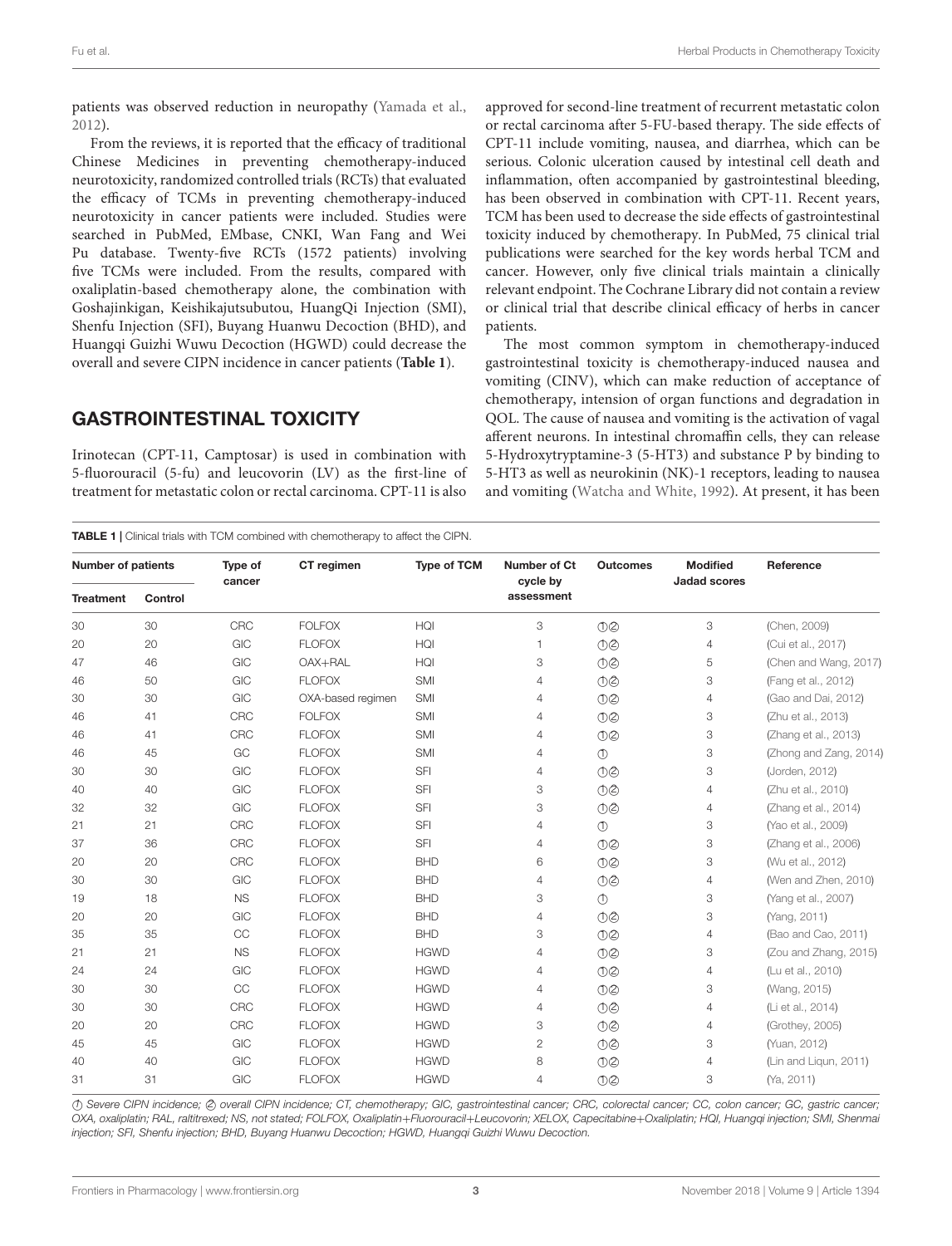

<span id="page-3-0"></span>developed to use medicines that can against 5-HT3 and NK-1 receptors to treat CINV **[\(Figure 1](#page-3-0)**; [Rojas et al.,](#page-13-7) [2014\)](#page-13-7). From the international guidelines of antiemetic, patients who receive chemotherapy such as cisplatin are recommended to use the antagonists of 5-HT3 and NK-1 receptors and corticosteroids. However, this treatment effect does not apply to all patients, because the complete response (CR) and control rate were 30–90% from the report, and about 15% of patients were reported to have anorexia, which is considered as an adverse event [\(Navari,](#page-12-10) [2017\)](#page-12-10). In addition, after receiving chemotherapy 7 days, the food intake of patients decreased to 25% of baseline [\(Francois et al.,](#page-11-10) [2016\)](#page-11-10).

Ghrelin is a kind of peptide hormone produced by ghrelin cells in the gastrointestinal tract, which plays the role of neuropeptide in the central nervous system. In addition to regulating appetite, ghrelin also plays an important role in adjusting the distribution as well as use speed of energy [\(Takeda et al.,](#page-13-8) [2012\)](#page-13-8). Ghrelin has 28 amino acids and plays miscellaneous physiological roles as a current hormone, for example, it can induce growth hormone release and food intake [\(Vaudry et al.,](#page-13-9) [2000\)](#page-13-9). For the rodents, ghrelin can regulate the food intake and weight gain in the venae. The ghrelin receptor is considered to active the NPY/AgRP neurons to stimulate food intake because it is expressed in the food intake-stimulating neurons of hypothalamus [\(Schele et al.,](#page-13-10) [2016\)](#page-13-10). Stomach secrets the ghrelin and vagal afferent neurons produce the ghrelin receptors. The interaction makes them bind

and the combinations are transported to the terminus of the afferent fibers, which can inhibit the electrical activity of the vagal afferent fibers and control the food intake and GH secretion **[\(Figure 2](#page-3-1)**; [Cowley et al.,](#page-11-11) [2003\)](#page-11-11). Recent studies confirmed that the level of ghrelin in the blood is decreased after chemotherapy such as oxaliplatin in animals as well as humans. Therefore, ghrelin may be related in chemotherapy-induced anorexia [\(Shiomi et al.,](#page-13-11) [2018\)](#page-13-11).

Rikkunshito is a kind of compound formulas, which is constituted of 8 herbal medicines. In Japan, it is widely used to treat all kinds of gastrointestinal confusions [\(Harada et al.,](#page-11-12) [2017\)](#page-11-12). Animal experiments demonstrated that cisplatin treatment could decrease serum ghrelin levels and food intake, which can be recovered by antagonists of the 5-HT2B receptors [\(Takeda et al.,](#page-13-12) [2013\)](#page-13-12). Rikkunshito improved the decrease of ghrelin levels in serum and food intake induced by cisplatin. Detail analysis showed that the flavonoids rikkunshito had an opposed effect on the 5-HT2B receptors, which can recover the decreased expression of excretion of ghrelin by cisplain in the hypothalamus [\(Takeda et al.,](#page-13-13) [2008\)](#page-13-13). In addition, the 5-HT3 receptor is also been antagonized by rikkunshito from the report [\(Yakabi et al.,](#page-14-13) [2010\)](#page-14-13).

Several clinical studies have been confirmed that Rikkunshito can prevent CINV and anorexia [\(Takeda et al.,](#page-13-8) [2012\)](#page-13-8). A cross-over clinical trial involving 120 patients with unrespectable lung cancer who received treatment of highly emetogenic chemotherapy (HEC) and moderately emetogenic

<span id="page-3-1"></span>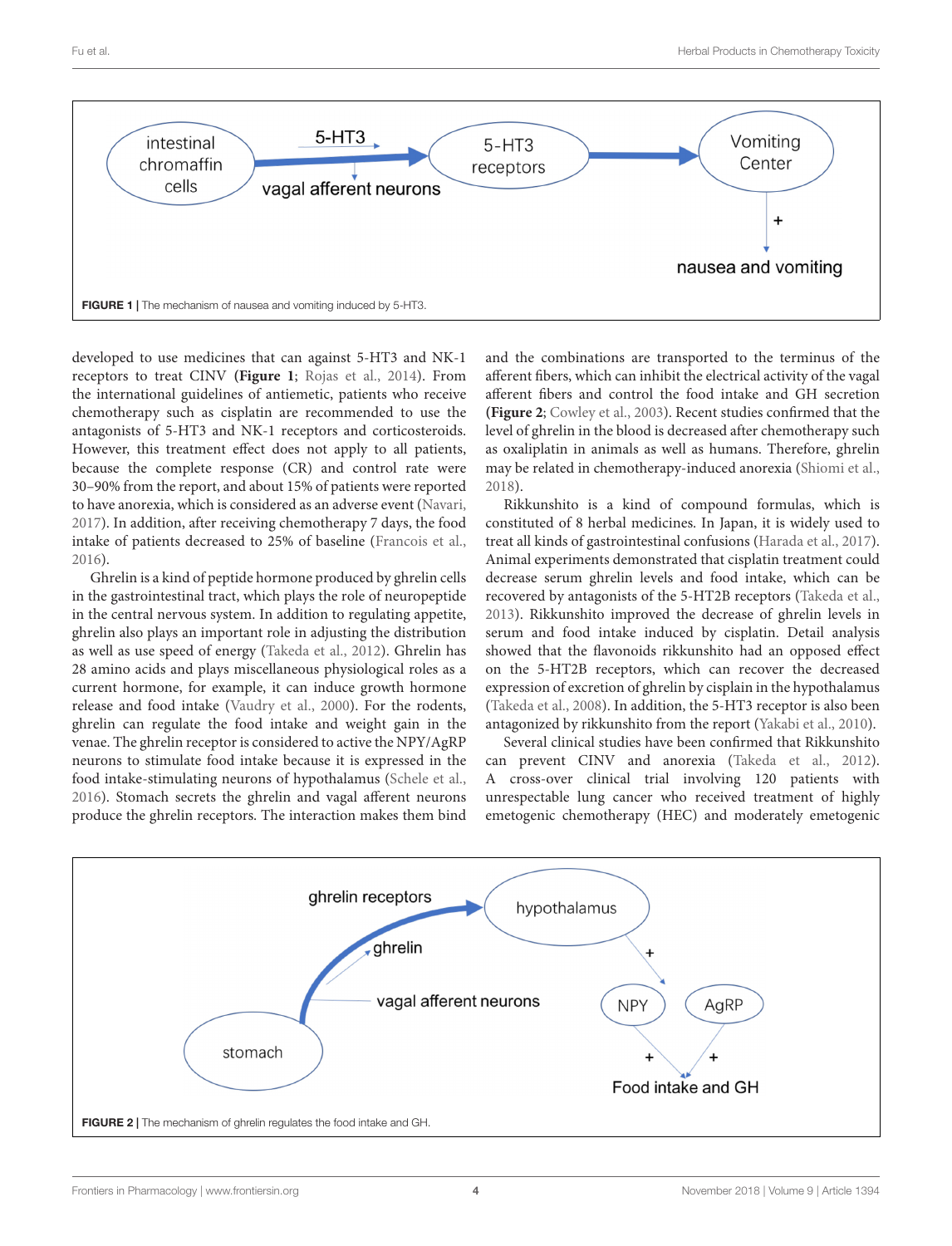chemotherapy (MEC) showed that during the chemotherapy, the reduction of plasma acyl ghrelin levels and food intake as well as chemotherapy-induced anorexia were improved by rikkunshito [\(Harada et al.,](#page-11-12) [2017\)](#page-11-12). Another clinical study with patients with carcinoma of uterine cervix or corpus cancer who received cisplatin (50 mg/m (2) day 1) combined with paclitaxel (135 mg/m (2) day 0) as first-line chemotherapy revealed that Rikkunshito provided observable effect on the prevention of CINV and anorexia [\(Ohnishi et al.,](#page-13-14) [2017\)](#page-13-14).

In Korea, China and Japan, Sip-jeon-dea-bo-tang (SJDBT), a traditional herbal medicine, is widely used to treat a number of diseases, including anorexia, sickle cell disease, extreme tired and weakness [\(Choi et al.,](#page-11-13) [2014\)](#page-11-13). In a chemotherapy-induced anorexia mouse model, oral administration of SJDBT inhibited the decrease of food intake and body weight loss in chemotherapeutic agents-treated animal. The results of multiple experiments showed that through the SJDBT, the serum IL-6 level was increased, while the leptin level was controlled within normal range. Furthermore, SJDBT can active the JAK1/STAT3 signaling pathway, which leads to the increase of leptin and IL-6 levels in the fat tissue [\(Woo et al.,](#page-13-15) [2016\)](#page-13-15).

Ginger (Zingiber officinale),as a Chinese medicine, has been used to treat gastrointestinal diseases for hundreds of years [\(Ben-](#page-10-4)[Arye et al.,](#page-10-4) [2017\)](#page-10-4). Its use in this setting was justified by its chemical properties. There is a series of bioactive compounds in the stem of ginger such as zingerone, shogaols, paradol and zingiberene. From the report, the oral and gastric secretions may be stimulated by ginger [\(Boon and Wong,](#page-10-5) [2004\)](#page-10-5). The regulation of gastrointestinal motility and the interaction with 5HT3 and NK1 receptors involved in the CINV reflex are also the functions of ginger. What's more, ginger has a scavenger effect on free radicals [\(Bossi et al.,](#page-10-6) [2016\)](#page-10-6).

A systematic review reported seven clinical trials of ginger with placebo or current antiemetic treatment in patients receiving chemotherapy. These patients received different chemotherapy regimens, ranging in size from 36 to 576. CINV symptoms can be assessed from 3 days before chemotherapy to 10 days after treatment. In most cases, ginger is provided as a capsule powder or standard extract based on gingerol content. Dosage was 1–2 g per day over 1–10 days. Overall, three trials have shown that the advantage of ginger in the treating acute or delayed CINV, the results of two expressed an effect similar to metoclopramide, and the rest of two had unsatisfactory results [\(Marx et al.,](#page-12-11) [2017\)](#page-12-11).

6-gingerol is a major active substance extracted from ginger. A phase II randomized double-blinded placebo-controlled study of 6-gingerol confirmed that 6-gingerol significantly improved overall CR rate in CINV, appetite and QOL in cancer patients receiving adjuvant chemotherapy. 88 patients were randomized to receive 6-gingerol 10 mg or placebo. The frequency is twice a day in 12 weeks. All of them received emetogenic adjuvant chemotherapy in a range from low to high. Compared with placebo group, the CR rate of patients in gingerol group was obviously higher [\(Konmun et al.,](#page-12-12) [2017\)](#page-12-12).

Scutellaria barbata D. Don is one of the mostly studied medicinal plants in the field of antitumor medicine. An animal study confirmed that that S. barbata has good antitumor activity and can inhibit many kinds of tumor cells, such as liver cancer

and lung cancer cells [\(Xu et al.,](#page-13-16) [2015\)](#page-13-16). A study showed that 12 g/kg/day S. barbata extract (ESB) had inhibitory effect on tumor growth, and can improve the anticancer response and alleviating side effects of 5-FU. Though low dose (3 g/(kg/day) of ESB could not increase the inhibitory rate of 5-FU, it could significantly reduce the toxicity of chemotherapy [\(Dai et al.,](#page-11-14) [2008\)](#page-11-14).

KLT anglaite injection is one of Chinese herb preparations with confirmed anti-tumor activity [\(Lu et al.,](#page-12-13) [2008\)](#page-12-13). It is mainly used in the treatment of non-small cell lung cancer, liver cancer, gastric cancer and other tumors. KLT is a unique plant-derived molecular target agent as a micro-emulsion for intravenous use. Many clinical studies showed that combined with chemotherapy, KLT could improve the short-term efficacy, clinical performance and reduced the risk of gastrointestinal reaction compared with using systematic chemotherapy alone [\(Liu et al.,](#page-12-14) [2014\)](#page-12-14).

Jinlong capsule is a compound formula containing Gekko japonicus, Hedyotis diffusa Willd, Agkistrodon acutus (Guenther), which is used in combination of chemotherapy to treat non-small cell lung cancer [\(Li et al.,](#page-12-15) [2013\)](#page-12-15). A meta-analysis shows that Jinlong capsule can improve the curative effect and life quality, and decrease the gastrointestinal reaction of patients. The result of meta-analysis showed that compared with chemo-radiotherapy using alone group, combination of Jinlong capsule with chemotherapy could not only improve the patients' curative effect, clinical benefit rate, life quality improvement rate, and decrease leucopenia incidence rate and gastrointestinal reaction rate [\(Wang C.K. et al.,](#page-13-17) [2015\)](#page-13-17).

Diarrhea is a common side effect of chemotherapy with poorly understanding of mechanism. The absolute percentage of diarrhea caused by chemotherapy has yet to be accurately examined. Although diarrhea is a well-recognized side-effect of chemotherapy, little research has been conducted focusing on improving the treatment of chemotherapy-diarrhea [\(Wadler](#page-13-18) [et al.,](#page-13-18) [1998\)](#page-13-18). Though the inhibiting DNA topoisomerase I of the tumor cells, irinotecan hydrochloride (CPT-11) is found to be a relatively new chemotherapeutic agent, which is used to treat a variety of solid tumors [\(Lenfers et al.,](#page-12-16) [1999\)](#page-12-16). SN-38 is an active form of CPT-11, which is converted to liver, and subsequently combined into an inactive, non-toxic SN-38 glucuronic acid. After that, bacterial β-glucuronidase can degrade SN-38 glucuronide to SN-38 and activate it, thus the toxicity and its side effect such as diarrhea is induced [\(Chen et al.,](#page-11-15) [2013\)](#page-11-15).

Hangeshashinto is a compound formula made by seven herbs and is commonly used in Japan to treat diarrhea and acute gastroenteritis [\(Hatakeyama et al.,](#page-11-16) [2015\)](#page-11-16). The effect of Hangeshashinto was to ease the enterohepatic circulation of SN-38. Baicalin, a compound from hangeshashinto, has been shown to inhibit the activity of β-glucuronidase as well as the synthesis of prostaglandin E2 [\(Kono et al.,](#page-12-17) [2014\)](#page-12-17). A clinical study involving 95 patients diagnosed with colorectal cancer showed that hangeshashinto was useful to allay the severity of diarrhea caused by CPT-11 in FOLFIRINOX therapy. Compared with placebo group, the patients who received hangeshashinto combined with chemotherapy have lower diarrhea occurrence obviously, which demonstrated that it had significant effect to alleviate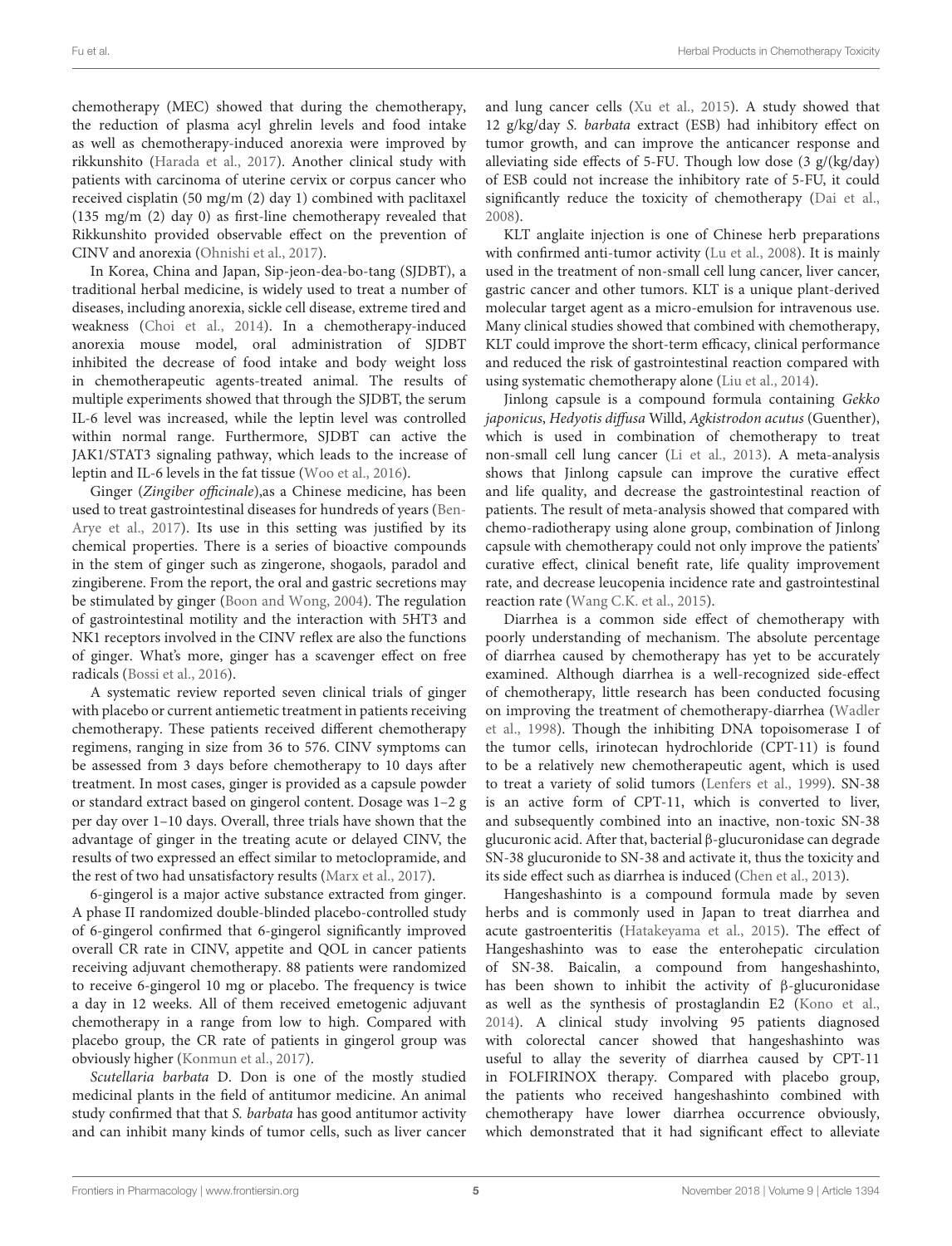the chemotherapy-induced diarrhea [\(Shindo and Koike,](#page-13-19) [2011\)](#page-13-19).

Herba kummerowiae is a traditional Chinese herb whose functions mainly are heat-clearing, detoxicating, promoting urination and anti-diarrhea. It also has been used in the treatment of gastroenteritis, dysentery and urinary system infection [\(Wang](#page-13-20) [W. et al.,](#page-13-20) [2015\)](#page-13-20). From animal experiment, the reduction of the loose stools rate and diarrhea index were caused by Herba kummerowiae and formula containing Herba kummerowia such as xiaoer xiesuting granule and montmorillonite powder [\(Liu](#page-12-18) [et al.,](#page-12-18) [2013\)](#page-12-18).

### HEMATOLOGICAL TOXICITY

Hematological toxicity is one of the main reasons for tumor patients to stop chemotherapy. Because of these toxicities, the production of red blood cells (anemia), production of white blood cells (neutropenia or granulocytopenia), and production of platelets (thrombocytopenia) were decreased, which may threaten the patient's life [\(Testart-Paillet et al.,](#page-13-21) [2007\)](#page-13-21). Myelosuppression causes the decrease of red blood cells, platelets and white cells. This is because the production of all blood cells is affected [\(Kambhampati et al.,](#page-12-19) [2015\)](#page-12-19).

A meta-analysis showed that chemotherapy combined with traditional herbal medicines is usually better than use chemotherapy alone on the pooled results of WBC count. RCTs to evaluate the hematological toxicity of cancer patients treated with radiotherapy or drug therapy or TCM combined with chemotherapy were reviewed and summarized in **[Table 2](#page-5-0)** [\(Teschke et al.,](#page-13-22) [2015\)](#page-13-22). The hematological toxicity was measured mainly according to World Health Organization (WHO) criteria (**[Table 2](#page-5-0)**). Evidence from the RCTs showed that TCM can be used as an adjuvant to alleviate bone marrow suppression induced by chemotherapy or radiotherapy, especially to reduce grade III-IV toxicity. In the process of chemotherapy, Chinese herbal compound for toxifying kidney and spleen can increase WBC count and reduce the incidence of leukocyte reduction [\(Li et al.,](#page-12-20) [2015\)](#page-12-20).

Elemene, an extract from the traditional Chinese medicinal herb Curcuma wenyujin, is a mixture of β-, γ-, and δ-elemene with β-elemene as the main components. β-elemene (1-methyl-1 vinyl-2,4-diisopropyl cyclohexane) is the plant's main ingredient related to anti-tumor effect [\(Yao et al.,](#page-14-14) [2008\)](#page-14-14). A meta-analysis showed that β-elemene can increase treatment efficacy by improving survival, tumor response, and performance status and by reduction of the toxicity induced by chemotherapy for lung cancer, especially for NSCLC. The analysis involved 21 publications, all of which demonstrated that patients who treated with elemene-based combinations were more sensitive to chemotherapy than patients who received chemotherapy alone [\(Wang et al.,](#page-13-23) [2012\)](#page-13-23).

Shenqi Fuzheng injection (SQI) is an injection composed of Codonopsis pilosula (Franch) Nannf. and Astragalus membranaceus (Fisch.) Bunge and was approved by the State Food and Drug Administration of the People's Republic of China (SFDA) in 1999 [\(Bai et al.,](#page-10-7) [2003\)](#page-10-7) as an adjuvant drug for lung cancer and gastric cancer for the use of tonifying and strengthening the body's defense. Published trials have shown that SQI could improve tumor response and increase immunity indicators in cancer patients with treatment of chemotherapy [\(Dong et al.,](#page-11-17) [2010\)](#page-11-17). A meta-analysis showed that SQI combined with chemotherapy can improve the levels of NK, CD3+, CD4+, and CD8+ cells. Life quality improvement rate of combination treatment group was about twice of that in chemotherapy group  $[RR = 2.02, 95\% \text{ CI } (1.81, 2.26), P < 0.000 01]$ . Immune function test showed that combination treatment group was 3.2 (standard deviations) times greater than chemotherapy group [MD = 3.23, 95% CI (2.86, 3.60),  $P < 0.000$  01] [\(Hao et al.,](#page-11-18) [2015\)](#page-11-18).

| <b>IADLE Z</b>   Official trials of using TOM Combined With Grienfolderapy to decrease the hematological toxicities. |         |                      |               |                                                    |                 |                          |                        |  |
|----------------------------------------------------------------------------------------------------------------------|---------|----------------------|---------------|----------------------------------------------------|-----------------|--------------------------|------------------------|--|
| <b>Number of patients</b>                                                                                            |         | Type of cancer       | СT<br>regimen | <b>Type of TCM</b>                                 | <b>Outcomes</b> | <b>Modified</b><br>Jadad | Reference              |  |
| <b>Treatment</b>                                                                                                     | Control |                      |               |                                                    |                 | scores                   |                        |  |
| 30                                                                                                                   | 30      | Ovarian cancers      | 6             | <b>BASIC FORMULA</b>                               | $\circledcirc$  | 3                        | (Chan et al., 2011)    |  |
| 30                                                                                                                   | 30      | Breast cancer        | 4             | Shugan jianpi decoction                            | 000             | 4                        | (Chen H. et al., 2015) |  |
| 30                                                                                                                   | 30      | Ovarian cancers      | 3             | Yiliu decoction                                    | OQ              | 3                        | (Chen, 2012)           |  |
| 78                                                                                                                   | 78      | Throat cancer        | 4             | Qingliulianghou decoction                          | 000             | 3                        | (Chen et al., 2012)    |  |
| 30                                                                                                                   | 30      | <b>NSCLC</b>         | 4             | Yigiyangyin decoction                              | 000             | 3                        | (Huang et al., 2011)   |  |
| 31                                                                                                                   | 31      | Colon cancer         | 4             | Yigiyangxue decoction                              | 000             | 3                        | (Li, 2015)             |  |
| 62                                                                                                                   | 62      | <b>NSCLC</b>         | 4             | Fuzhengkangai decoction                            | 000             | 3                        | (Jun, 2008)            |  |
| 23                                                                                                                   | 23      | Ovarian cancers      | 4             | Fuzheng quyu decoction                             | $\circledcirc$  | 3                        | (Liu, 2008)            |  |
| 61                                                                                                                   | 61      | <b>Breast cancer</b> | 3             | Wenshen Shengbai decoction                         | $\circledcirc$  | 3                        | (Lu et al., 2014)      |  |
| 30                                                                                                                   | 30      | <b>NSCLC</b>         | 3             | Fuzhengxiaoyan decoction                           | 023             | 3                        | (Sun, 2011)            |  |
| 34                                                                                                                   | 34      | <b>Breast cancer</b> | 4             | Kangliuzengxiao decoction and feiyanning decoction | 000             | $\overline{c}$           | (Wu, 2016)             |  |
| 58                                                                                                                   | 58      | <b>NSCLC</b>         | 5             | Kangliuzengxiao decoction and feiyanning decoction | 000             | 4                        | (Xu et al., 2007)      |  |
| 62                                                                                                                   | 62      | <b>NSCLC</b>         | 4             | Kangliuzengxiao decoction and feiyanning decoction | OQ              | 3                        | (Xu et al., 2011)      |  |
| 63                                                                                                                   | 63      | <b>NSCLC</b>         | 4             | Kangliuzengxiao decoction and feiyanning decoction | 000             | 3                        | (Zhu et al., 2011)     |  |

<span id="page-5-0"></span>TABLE 2 | Clinical trials of using TCM combined with chemotherapy

1 Low WBC (white blood cell); 2 Granulocytopenia; 3 Thrombocytopenia; NSCLC, Non-small-cell lung cancer; TCM, Traditional Chinese Medicine.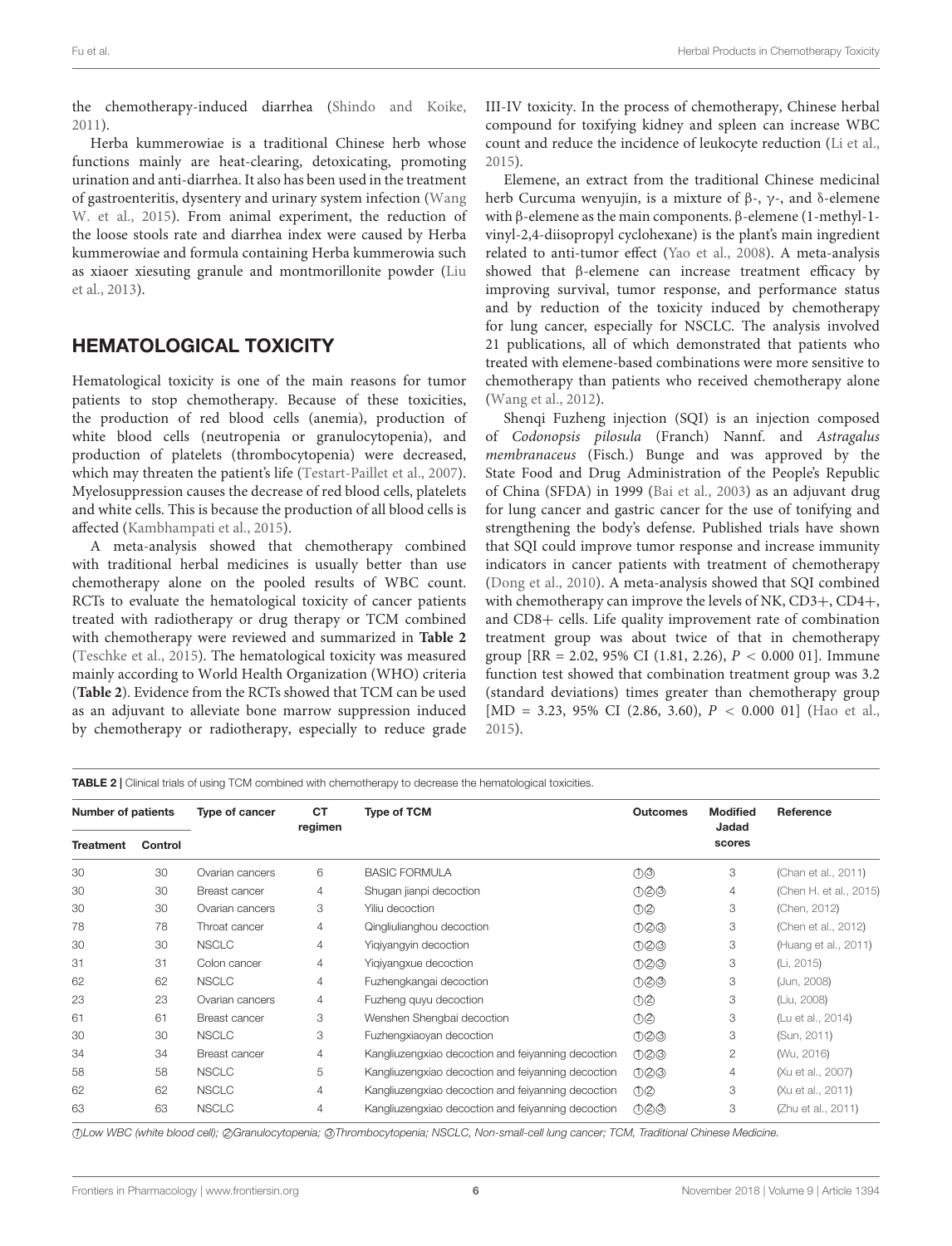Ganoderma lucidum (Rokkaku-Reishi, RR), a traditional Japanese herb, has been used as a traditional supplement for human health. An animal study confirmed that it had immune-potentiating effects by activating T cells in long-term treatment [\(Kohguchi et al.,](#page-12-24) [2004\)](#page-12-24). Another animal study showed that the recovery of compared with control group, the count recovery of CD8+ and NK1.1+ cells in the spleen was increased in Ganoderma lucidum group. Cyclophosphamide treatment can result in the decrease of leukomonocyte in spleen and the abnormal splenocytes gain and G. lucidum can alleviate these side effects. These results suggested that the reduction of QOL caused by chemotherapy such as cyclophosphamide could be improved by ganoderma lucidum because of its beneficial effects [\(Nonaka](#page-12-25) [et al.,](#page-12-25) [2005\)](#page-12-25).

Juzen-taiho-to (TJ-48) can alleviate the hematological toxicities induced by chemotherapy. From the animal and clinical trials, it is confirmed that TJ-48 has the extremely low toxicity (LD50  $> 15$  g/kg op murine), it has self-regulation and synergism in immunomodulation and immunoenhancement because it can stimulate hematopoietic impressions and produce interleukin with NK cells. Therefore, TJ-48 may be combined with many chemotherapeutic drugs to enhance the therapeutic effect of chemotherapeutic drugs and prolong the survival time. At the same time, it can also prevent or improve the side effects caused by chemotherapy, such as nausea and vomiting, bone marrow transplantation, immunosuppression and so on [\(Zee-](#page-14-17)[Cheng,](#page-14-17) [1992\)](#page-14-17). A clinical study involving 130 patients confirmed that TJ-48 can prevent bone marrow suppression induced by chemotherapy-treated breast. Combination of TJ-48 showed improvement in QOL of breast cancer patients compared with chemotherapy alone [\(Adachi and Watanabe,](#page-10-9) [1989\)](#page-10-9). Another clinical study revealed that TJ-48 reduced the atrophy of the testis, thymus and spleen caused by mitomycin C (MMC) and had beneficial effects on leukopenia, anemia and body weight loss caused by MMC. Combination of TJ-48 can also suppressed the of BUN and creatinine caused by cisplatin [\(Iijima et al.,](#page-11-24) [1989\)](#page-11-24). What's more, an animal study showed that TJ-48 can alleviate myelosuppression induced by chemotherapy, increase the WBT count and ratio of CD3+ and CD4+ and bone marrow cells [\(Ogawa et al.,](#page-12-26) [2012\)](#page-12-26).

LCS101 is a botanical compound formula being develop based on the natural products for the treatment of patients with solid cancers [\(Yaal-Hahoshen et al.,](#page-14-18) [2011\)](#page-14-18). The cytotoxicity of LCS101 is selective and targeted, which can cause the cell necrosis, but LCS101 has no adverse effect on normal cancerfree epithelial cells. In addition, LCS101 can reduce the damage to normal epithelial cells caused by chemotherapeutic drugs such as doxorubicin and 5-fu, and enhance their cytotoxicity to cancer cells [\(Cohen et al.,](#page-11-25) [2015\)](#page-11-25).

In Indian, there is a compound formula named Rasayanas, which is composed of a group of complex herbal drugs. The Rasayanas is widely used in a tradition system of medicine named Ayurveda to enhance the body health [\(Vayalil](#page-13-27) [et al.,](#page-13-27) [2002b\)](#page-13-27). An animal study showed that Rasyanas were effective myeloprotectors in mice, and recovered the body and organ weight loss obviously affected by cyclophosphamide and radiation [\(Vayalil et al.,](#page-13-28) [2002a\)](#page-13-28). From an animal study with mice treated by cyclophosphamide and radiation, it is reported that Rasayanas can prevent the tissues from cytotoxic injury caused by reduction of serum levels and liver lipid peroxides and alkaline phosphatase related [\(Menon et al.,](#page-12-27) [1997\)](#page-12-27).

# ORAL MUCOSITIS

Oral mucositis is one of the most commonly complications of chemotherapy. After receiving the first chemotherapy cycle, about 18–40% of patients will have this symptom. The pain related to oral mucosal inflammation and elcosis is the main cause of oral mucositis. Oral mucositis affects the mouth hygiene, food intake and QOL [\(Chan et al.,](#page-10-10) [2003\)](#page-10-10). Patients report that mucositis is the most debilitating side effect of their head and neck cancer therapy. Feeding tube placement, hospitalization, and intensive supportive care may be required to deal with mucositis, which largely decrease the QOL of patients with cancer [\(Trotti et al.,](#page-13-29) [2003\)](#page-13-29).

EP2 signal is related to cell proliferation and metastasis in several kinds of cancer. There are several regulated ingredients of prostaglandin E2 in Hangeshashinto, a traditional compound formula. From a retrospective study, 14 patients with oral mucositis caused by gastric cancer chemotherapy received hangeshashinto treatment. The result showed that the risk of occurrence in the patients who have grade 1 oral mucositis is improved by hangeshashinto, though it was not observed to have effect on the reduction of incidence of oral mucositis whose grade  $\geq$  2 [\(Aoyama et al.,](#page-10-11) [2014\)](#page-10-11). Another clinical study involved patients with head and neck who had mucositis after receiving chemotherapy showed that hangeshashito can significantly improve the side effects caused by chemotherapy including cisplatin [\(Matsuda et al.,](#page-12-28) [2015\)](#page-12-28). In addition, serum albumin level was better maintained in the hangeshashinto combined with chemotherapy group than in the chemotherapy using only group.

Rhodiola algida is a Tibetan plant. It has been used to be a Chinese medicine for thousands of years. From nourishing spirit and promoting blood circulation to remove blood stasis, it can affect the immune system of human. It has been confirmed that it can increase the endurance, recover from fatigue and stimulate the nervous system [\(Li et al.,](#page-12-29) [2009\)](#page-12-29). A clinical study showed that Rhodiola algida can enhance the levels of IL-2, IL-4, granulocytemacrophage colony-stimulating factor and the mRNA content of these cytokines and make the white blood cell levels return to normal range quickly to increase immunity and decrease the quantity of oral ulcerative mucositis of patients who receive the chemotherapy [\(Loo et al.,](#page-12-30) [2010\)](#page-12-30).

A cell study identified that hangeshashinto (HST), a traditional Japanese medicine, was effective for the treatment of oral mucositis. The enzyme immunoassay and liquid chromatography-tandem mass spectrometry (LC-MS/MS) revealed that inducible PGE2, PGD2, and PGF2α, metabolites of cyclooxygenase (COX) pathways were reduced by HST (10–300 micro/mL) without inducing cytotoxicity to the cells. The active ingredients of HST were identified by LC-MS/MS, among which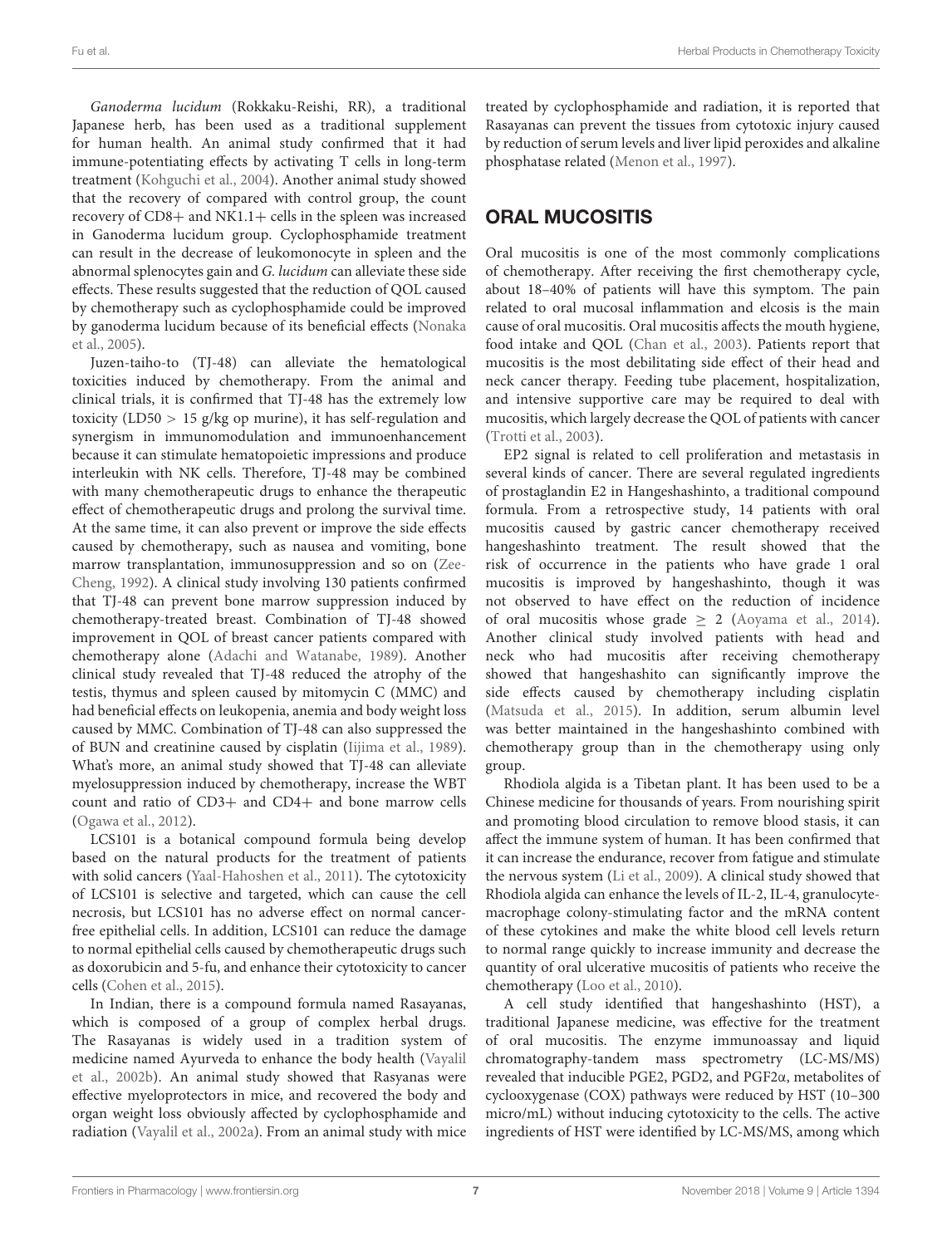6-shogaol, 6-gingerol, wogonin, baicalein, baicalin, and berberine were shown to reduce PGE2 production [\(Hitomi et al.,](#page-11-26) [2017\)](#page-11-26).

In China and Japan, there is a well-known traditional herb medicine named Oren-gedoku-to (OGT). It is usually used to treat senile dementia in clinical therapies. A clinical study involving 40 patients with acute leukemia showed that OGT can significantly prevent mucositis caused by anticancer agents. Compared with patients in control group who received treatment with a gargle including sodium gualenate, the occurrence of stomatitis was 27.9% in the group received oren-gedoku-to, which was obviously lower. The occurrence of diarrhea in oren-gedoku-to group (9.3%) was also largely lower than control group (31.7%) [\(Yuki et al.,](#page-14-19) [2003\)](#page-14-19).

### **CARDIOTOXICITY**

Cardiotoxicity refers to the direct toxicity of the heart, which is divided into direct and indirect injury. The direct damage acts on the heart muscle, while the indirect damage is affected by the electrophysiological changes of heart sinus rhythm. Cardiotoxicity is not a common side effect of chemotherapy; however, reports of cardiac toxicity from the use of chemotherapeutic drugs have increased over the past decade. Symptoms of cardiac toxicity include arrhythmia, myocardial ischemia, diastolic disorders, myocardial infarction, angina pectoris, pericarditis, and heart failure. However, In the PubMed, there are no publication reported that the natural products combined with chemotherapy to decrease the cardiotoxicity induced by chemotherapy in clinical trial [\(Wu et al.,](#page-13-30) [2015\)](#page-13-30).

Five active components were found in Zhenqi FuZheng granule (ZQFZ) by liquid chromatography-mass spectrometry. Among them, hydroxytyrosine, neonyl ether, salidroside and cimetidine could inhibit the cardiotoxicity induced by DOX. Western blot results showed that the apoptosis-related Bax/bcl-2 protein was down-regulated under the action of these active substances. At the same time, the accumulation of reactive

oxygen species (ROS) was reduced, so the side effects of cardiac toxicity were inhibited [\(Chen Y.Q. et al.,](#page-11-27) [2015\)](#page-11-27).

### HEPATOTOXICITY

Hepatotoxicity is one of the most important adverse drug reactions associated with antituberculosis chemotherapy [\(Ohkawa et al.,](#page-12-31) [2002\)](#page-12-31). Chemotherapy drugs can cause a variety of liver damage. Among them, platinum drugs such as cisplatin and oxaliplatin can greatly damage the ability of the sinusoidal liver and destroy the blood vessels that transport oxygen to the liver [\(Mikalauskas et al.,](#page-12-32) [2011\)](#page-12-32). The reason for hepatotoxicity is that they produce ROS from mitochondria in sinusoidal epithelial cells. These ROS increase cytokines and make normal hepatocytes more sensitive to apoptosis and cell damage [\(Kebieche et al.,](#page-12-33) [2009\)](#page-12-33). Some studies have shown that the level of CYP450 may be associated with level of hepatotoxicity, especially CYP2E1 and CYP4A11 proteins [\(Dambach et al.,](#page-11-28) [2005\)](#page-11-28). Hepatotoxicity limits the duration of treatment and dosage of drugs for cancer patients. However, there is no clear treatment for chemotherapy-induced hepatotoxicity. Some evidence shows that the use of antioxidants can reduce liver damage [\(McWhirter et al.,](#page-12-34) [2013\)](#page-12-34).

On the other hand, the benefits of herbal remain unproven and concern about adverse effects is leading to closer scrutiny of these products in clinical trial, while herbal hepatotoxicity has been recognized for many years, including steatosis, acute and chronic hepatitis, hepatic fibrosis, zonal or diffuse hepatic necrosis, bile duct injury, acute liver failure requiring liver transplantation and carcinogenesis (**[Table 3](#page-7-0)**). At present, it is important to aware that Potential interactions between herbal medicines and conventional drugs may interfere with patient management.

HILI (herb induced liver injury) is a serious problem which restrict the use and development of natural herbal products [\(Jing and Teschke,](#page-11-29) [2018\)](#page-11-29). Although the hepatotoxicity of herbal medicine is of great clinical and regulatory significance, the major

<span id="page-7-0"></span>TABLE 3 | Some examples of causes of hepatotoxicity by Tradition Chinese Medicine (TCM).

| <b>Herbal medicine</b> | <b>Use</b>             | <b>Components</b>      | Type of hepatic injury            | Reference                    |
|------------------------|------------------------|------------------------|-----------------------------------|------------------------------|
| <b>TCM</b>             | Skin disease           | Many                   | Liver injury                      | (Teschke, 2014)              |
| <b>TCM</b>             | Health tonic           | Many                   | Vanishing bile duct syndrome      | (Teschke, 2014)              |
| $TJ-9$                 | Liver disease          | Many                   | Acute and chronic hepatitis       | (Danan and Teschke, 2016)    |
| TJ-9                   | Tonic, biral hepatitis | Scutellaria and others | <b>Fibrosis</b>                   | (Teschke and Eickhoff, 2015) |
| Jin Bu Huan            | Sedation               | Lycopodium serratum    | Acute and chronic hepatitis       | (Benichou et al., 1993)      |
| Chinese herbal tea     | Health tonic           | Compositae             | <b>VOD</b>                        | (Teschke, 2014)              |
| African remedy         | Multiple uses          | Atractylis gummifera   | Diffuse hepatic necrosis          | (Joy and Nair, 2008)         |
| Bajiaolian             | Multiple uses          | Podophyllotoxin        | Abnormal liver tests              | (Xiong et al., 2016)         |
| Ma-huang               | Slimming aid           | Ephedrine              | Acute hepatitis                   | (Osama et al., 2017)         |
| Prostata               | Prostatism             | Saw palmetto           | Fibrosis                          | (Chen, 2009)                 |
| Sassafras              | Herbal tea             | Sassafras albidum      | Hepatic carcinogenesis in animals | (Joy and Nair, 2008)         |
| Margosa oil            | Health tonic           | Azadirachta indica     | Reye's syndrome                   | (Teschke, 2014)              |
| European remedy        | Gallstones             | Chelidonium majus      | <b>Hepatitis</b>                  | (Cui et al., 2017)           |
| Chaparral leaf         | Multiple uses          | Larrea tridentata      | Chronic hepatitis                 | (Chen and Wang, 2017)        |
|                        |                        |                        |                                   |                              |

TJ-9: A kind of Chinese medicine used in China and Japan, which includes Sho-saiko-to and Dai-saiko-to; VOD, venoocclusive disease.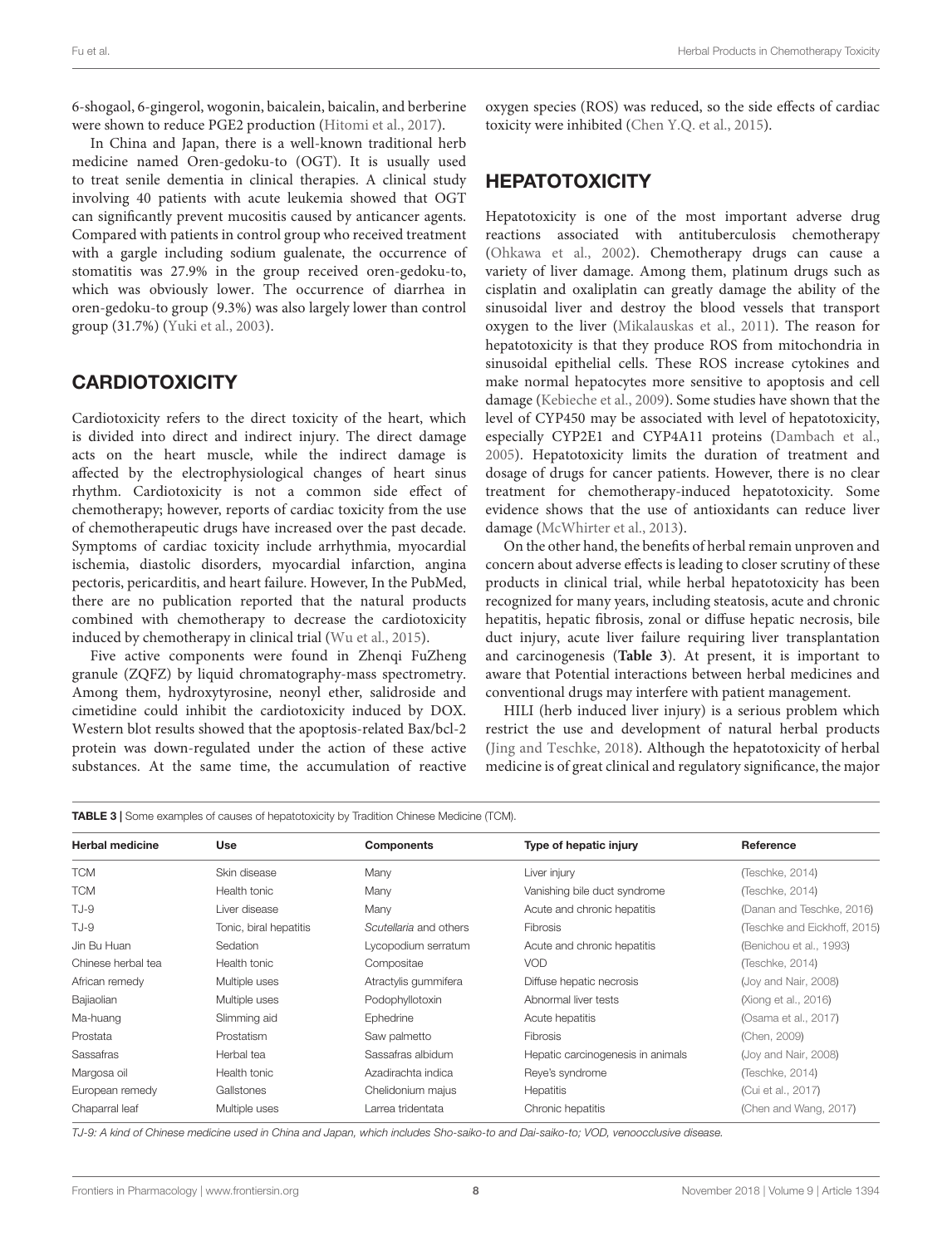problem that patients who have HILI seemingly face is the lack of rigorous causality assessment. This problem is best solved by using a hepatotoxicity specific CIOMS/RUCAM scale and estimation of unconscious re-exposure text [\(Frenzel and Teschke,](#page-11-32) [2016\)](#page-11-32).

RUCAM scale has well-defined evaluation criteria for hepatotoxicity, which includes all steps to diagnose the HILI (**[Figure 3](#page-8-0)**). In the most HILI cases, ALT or ALP levels are considered the best criterion for diagnosis of HILI. N-value is

the normal range of ALT and ALP. HILI is commonly considered diagnostic when the ALT value is over 5N or the ALP value is over 2N, or the ALT value is over 2N while the total bilirubin exceeds 2N. Meanwhile, it should be combined with the time between the herbal medicine and the onset of the disease. Other possible liver biochemical abnormalities such as hepatitis virus infection, alcoholism, fatty liver, autoimmunity should also be eliminated. The international consensus divides HILI into hepatocellular injury, cholestatic injury and cholestatic-hepatocellular injury

<span id="page-8-0"></span>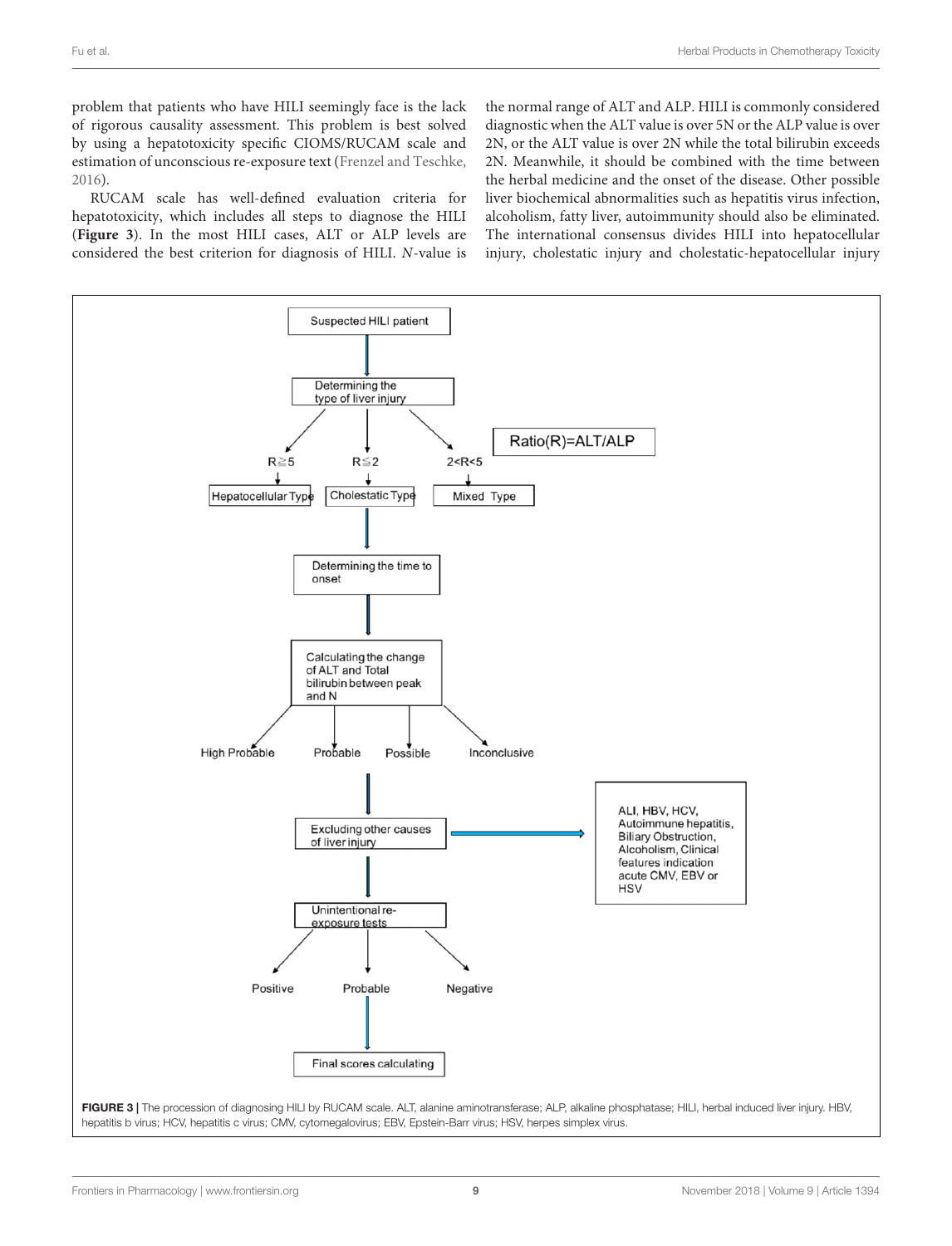<span id="page-9-0"></span>TABLE 4 | Selective complication of agencies applying the RUCAM scale for causality assessment in suspected HILI.

| <b>Products</b>         | Country           | Cases (n) | Reference                                     |
|-------------------------|-------------------|-----------|-----------------------------------------------|
| Various herbal TCM      | Singapore         | 15        | (Wai, 2006)                                   |
| Black cohosh            | Spain             | 44        | (European Medicines Agency [EMA], 2007)       |
| Herbs                   | Korea             | 13        | (García-Cortés et al., 2008)                  |
| Various herbal TCM      | Korea             | 159       | (Kang et al., 2008)                           |
| Polygonum multiflorum   | Korea             | 25        | (Jung et al., 2011)                           |
| Various herbal TCM      | Hong Kong         | 45        | (Chau et al., 2011)                           |
| Natural herbal products | Various countries | 73        | (Biornsson et al., 2012)                      |
| Various herbal TCM      | Spain             | 15        | (Robles-Diaz et al., 2015)                    |
| Kava                    | various countries | 67        | (Hardeman et al., 2008; Teschke et al., 2012) |
| Greater Celandine       | various countries | 21        | (Teschke and Lebot, 2011)                     |

[\(Teschke et al.,](#page-13-39) [2014\)](#page-13-39). The ratio (R) is the calculation of ALT/ALP, which is the expression of enzyme activity. In addition, because of the lack of biomarkers for all HILI cases, it is important to use the re-exposure test result as the gold standard to verify the diagnosis. Required data are baseline ALT levels before re-exposure and the re-exposure ALT levels. If the re-exposure test is positive, the HILI diagnosis can be confirmed [\(Teschke,](#page-13-31) [2014\)](#page-13-31). However, re-exposure test can only be occurred unintentionally because of the high risk of severe liver injury and immorality of intentional re-exposure, so in the HILI cases, unintentional re-exposure is rarely recorded [\(Frenzel and Teschke,](#page-11-32) [2016\)](#page-11-32).

For the suspected HILI cases, it is best to establish the causality for herbs in patients is to use RUCAM whose current version updated in 2016 [\(Danan and Teschke,](#page-11-30) [2016\)](#page-11-30). A complication shows that numbers of international agencies and associated groups use RUCAM for HILI cases (**[Table 4](#page-9-0)**; [Teschke and Eickhoff,](#page-13-32) [2015\)](#page-13-32). Compared with other causality tools, RUCAM has many advantages and is a wonderful tool to establish assess causality in HILI cases quantitatively. RUCAM represents a standardized and effective diagnostic approach for hepatotoxicity, which uses scores of key items to express the course of HILI. In case reports, the scores give final grade of causality for each suspected HILI patients (range from 14 to −3), which are highly probable, probable, possible, unlikely and excluded. RUCAM achieve the requirements that doctors have a great degree of confidence when they diagnose their patients who are suspected HILI, the results can be readily available in a few minutes [\(Danan and Teschke,](#page-11-30) [2016\)](#page-11-30).

Therefore, for the diagnose of HILI, it's necessary to have an international sequential approach of case assessment. Use the updated RUCAM scale to have a clinical evaluation, followed by optional expert discussions based on RUCAM scores. This structured approach would help to improve the transparency of case data [\(Benichou et al.,](#page-10-12) [1993\)](#page-10-12).

and dose of chemotherapy in cancer patients. Nephrotoxicity is especially severe when chemotherapy is combined with radiotherapy. Acute renal injury and hypomagnesemia are two common manifestations of nephrotoxicity. The study showed that 90% of cancer patients who received chemotherapy had nephrotoxic side effects [\(Joy and Nair,](#page-11-31) [2008\)](#page-11-31). As for now, investigations about using natural products to decrease the nephrotoxicity induced by chemotherapy are mainly performed on animal experiments, and clinical trials are expected in the future.

Bu-zhong-yi-qi decoction (BZYQD, also called Zhong-Yi-Qi-Tangang, Bojungikki-tang, and Hochu-ekki-to) is a famous Chinese medicine prescription, which is extracted from eight kinds of Chinese herbal medicines and is widely used in Asia to improve digestibility. Animal experiments showed that 5-fu could lead to severe renal injury. BZYQD (1 or 2 g raw/kg/day, intragastrically) could reduce the apoptosis and necrosis of renal tubular epithelial cells and alleviate the side effects caused by nephrotoxicity through the antioxidant mechanism of BZYQD (1 or 2 g raw herb/kg/day, intragastrically). 5-fu treated mice showed morphological damage, increased urea- nitrogen and creatinine concentration, and decreased GSH-Px. BZYQD almost completely changed the renal function related indexes and antioxidant enzyme activity affected by 5-fu [\(Xiong et al.,](#page-13-33) [2016\)](#page-13-33).

Honey and royal jelly are daily health foods, and a clinical study has shown that acute renal damage caused by platinum chemotherapeutic drugs can be protected by the use of honey and royal jelly. Compared with the control group, serum levels of renal injury products were significantly decreased in cancer patients receiving honey and royal jelly capsules. At the same time, the changes of renal parameters were significantly lower than those of the control group after honey and royal jelly capsule therapy  $(p < 0.05)$  [\(Osama et al.,](#page-13-34) [2017\)](#page-13-34).

### **NEPHROTOXICITY**

Nephrotoxicity refers to side effects of kidney damage. It is a broad term that includes all side effects associated with filtration, reabsorption and excretion. Chemotherapy-induced nephrotoxicity is one of the main factors limiting the time

### DISCUSSION AND CONCLUSION

Chemotherapy is still one of the most commonly used cancer therapies which gained beneficial outcome to patients with tumor. Chemotherapeutic agents are rapidly discovered and developed by academia and industry, however, common adverse reaction and side effects are still difficult to overcome due to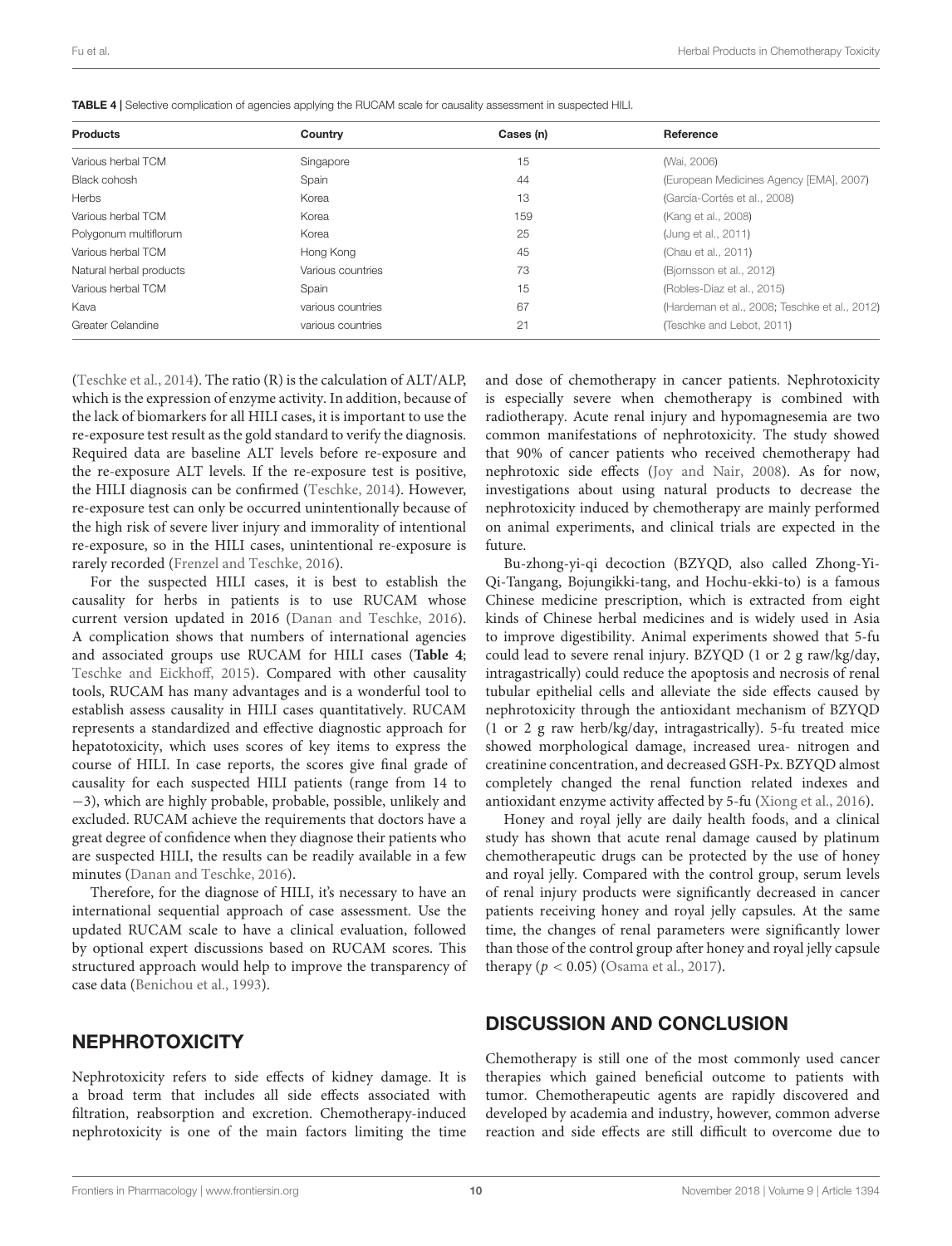the biological and chemical nature of the chemotherapeutics. Multiple component herbal products that have been ethno medically used for a thousand and hundreds of years have been proved their potential in reducing the side effects of chemotherapeutic agents, as summarized by our study. However, there are some problems remaining to be solved for facilitating the clinical application of these herbal products in the management of chemotherapy-induced side effects. First, the mechanism of action remains largely unclear. Although some experimental studies have used cellular model to explore some signaling transduction caused by herbal extract treatment, it is unlikely to be reproducible in animal and human; second, a great concern on herbal-drug interaction may be issued when the herbal products are considered to be used clinically, unfortunately, in vivo pharmacokinetic studies on both herbal products and the chemotherapeutic agents are scanty. Third, the uncertainty in composition of herbal extracts makes it difficult to gain a consistent efficacy in clinical application. Due to the nature and resource of herbal products, variance in quality between batch and batch products is often observed. This requires a more restricted way in quality control during production and manufacturing. Last but not least, the clinical trials related herbal products are not enough while the most experiments were still performed on the cell or animal platforms. More and more clinical trials with strictly followed protocols and highly standard design are important for illustrating the clinical efficacy and safeness of herbal products in the treatment of chemotherapyinduced side effects.

Compared with using conventional chemical drugs to decrease the side effects induced by chemotherapy, natural herbal medicines have many advantages. Because of the interactions of chemotherapy drugs and active ingredients in herbal medicines,

### **REFERENCES**

- <span id="page-10-9"></span>Adachi, I., and Watanabe, T. (1989). [Role of supporting therapy of Juzentaiho-to (JTT) in advanced breast cancer patients]. Gan To Kagaku Ryoho 16(4 Pt 2–2), 1538–1543.
- <span id="page-10-0"></span>Allemani, C., and Coleman, M. P. (2017). Public health surveillance of cancer survival in the United States and worldwide: the contribution of the CONCORD programme. Cancer 123, 4977–4981. [doi: 10.1002/cncr.](https://doi.org/10.1002/cncr.30854) [30854](https://doi.org/10.1002/cncr.30854)
- <span id="page-10-1"></span>Andersen, B. L. (1992). Psychological interventions for cancer-patients to enhance the quality-of-life. J. Consult. Clin. Psychol. 60, 552–568. [doi: 10.1037/0022-](https://doi.org/10.1037/0022-006X.60.4.552) [006X.60.4.552](https://doi.org/10.1037/0022-006X.60.4.552)
- <span id="page-10-11"></span>Aoyama, T., Nishikawa, K., Takiguchi, N., Tanabe, K., Imano, M., Fukushima, R., et al. (2014). Double-blind, placebo-controlled, randomized phase II study of TJ-14 (hangeshashinto) for gastric cancer chemotherapy-induced oral mucositis. Cancer Chemother. Pharmacol. 73, 1047–1054. [doi: 10.1007/s00280-](https://doi.org/10.1007/s00280-014-2440-x) [014-2440-x](https://doi.org/10.1007/s00280-014-2440-x)
- <span id="page-10-7"></span>Bai, C. Q., Ni, D. T., Li, N. X., Liu, G. J., and Dong, B. R. (2003). [Cost analysis of Shenqi Fuzheng injection on reducing adverse effects during chemotherapy]. Zhonghua Liu Xing Bing Xue Za Zhi 24, 130–134.
- <span id="page-10-3"></span>Bao, Y. H., and Cao, M. (2011). Clinical observation of traditional Chinese medicine in prevention of peripheral neurotoxicity induced by modified DCF chemotherapy regimen: a report of 35 cases. Jiangsu J. Tradit. Chin. Med. 43, 46–47.
- <span id="page-10-4"></span>Ben-Arye, E., Lavie, O., Samuels, N., Khamaisie, H., Schiff, E., Raz, O. G., et al. (2017). Safety of herbal medicine use during chemotherapy in patients with

it can have better effects than conventional chemical drugs. For example, CYP450 revulsive is used to be antidote in drug poisoning while it can reduce the efficacy of drugs at other time. Moreover, if the security of herbal medicines can be guaranteed, the natural products may help more patients to get treat, because natural products made by herbs are much cheaper than the conventional chemical drugs.

In conclusion, more and more evidence shows that compound drugs containing natural products can better reduce side effects caused by chemotherapy, thereby improving the QOL of cancer patients. However, since the compound is not a single natural product, the interaction and basic pharmacological effects of the active ingredients in the compounds need to be further studied in order to more clearly illustrate the mechanism of reducing the side effects of chemotherapy by natural compounds. In addition, rigorous clinical trials of drugs can provide reliable and decisive evidence, rather than just stay in cell and animal trials.

### AUTHOR CONTRIBUTIONS

YF conceived the review. H-YT, SL, and FC collected and analyzed the data. BF and NW drafted the manuscript. All authors revised and commented on the paper and discussed the paper.

# FUNDING

This study was supported by Research Grant Council, HKSAR (Project code: RGC GRF 17152116) and Commissioner for Innovation Technology, HKSAR (Project code: ITS/091/16FX).

ovarian cancer: a "bedside-to-bench" approach. Med. Oncol. 34:54. [doi: 10.1007/](https://doi.org/10.1007/s12032-017-0910-9) [s12032-017-0910-9](https://doi.org/10.1007/s12032-017-0910-9)

- <span id="page-10-12"></span>Benichou, C., Danan, G., and Flahault, A. (1993). Causality assessment of adverse reactions to drugs.2. An original model for validation of drug causality assessment methods – case-reports with positive rechallenge. J. Clin. Epidemiol. 46, 1331–1336. [doi: 10.1093/toxsci/](https://doi.org/10.1093/toxsci/kfv054) [kfv054](https://doi.org/10.1093/toxsci/kfv054)
- <span id="page-10-2"></span>Berger, T., Malayeri, R., Doppelbauer, A., Krajnik, G., Huber, H., Auff, E., et al. (1997). Neurological monitoring of neurotoxicity induced by paclitaxel/cisplatin chemotherapy. Eur. J. Cancer 33, 1393–1399. [doi: 10.1016/S0959-8049\(97\)00103-2](https://doi.org/10.1016/S0959-8049(97)00103-2)
- <span id="page-10-13"></span>Bjornsson, E., Jacobsen, E. I., and Kalaitzakis, E. (2012). Hepatotoxicity associated with statins: reports of idiosyncratic liver injury post-marketing. J. Hepatol. 56, 374–380. [doi: 10.1016/j.jhep.2011.07.023](https://doi.org/10.1016/j.jhep.2011.07.023)
- <span id="page-10-5"></span>Boon, H., and Wong, J. (2004). Botanical medicine and cancer: a review of the safety and efficacy. Expert Opin. Pharmacother. 5, 2485–2501. [doi: 10.1517/](https://doi.org/10.1517/14656566.5.12.2485) [14656566.5.12.2485](https://doi.org/10.1517/14656566.5.12.2485)
- <span id="page-10-6"></span>Bossi, P., Cortinovis, D., Cossu, Rocca M, Roila, F., Seminara, P., Fabi, A., et al. (2016). Searching for evidence to support the use of ginger in the prevention of chemotherapy-induced nausea and vomiting. J. Altern. Complement. Med. 22, 486–488. [doi: 10.1089/acm.2015.0315](https://doi.org/10.1089/acm.2015.0315)
- <span id="page-10-10"></span>Chan, C. W., Chang, A. M., Molassiotis, A., Lee, I. Y., and Lee, G. C. (2003). Oral complications in Chinese cancer patients undergoing chemotherapy. Support Care Cancer 11, 48–55.
- <span id="page-10-8"></span>Chan, K. K., Yao, T. J., Jones, B., Zhao, J. F., Ma, F. K., Leung, C. Y., et al. (2011). The use of Chinese herbal medicine to improve quality of life in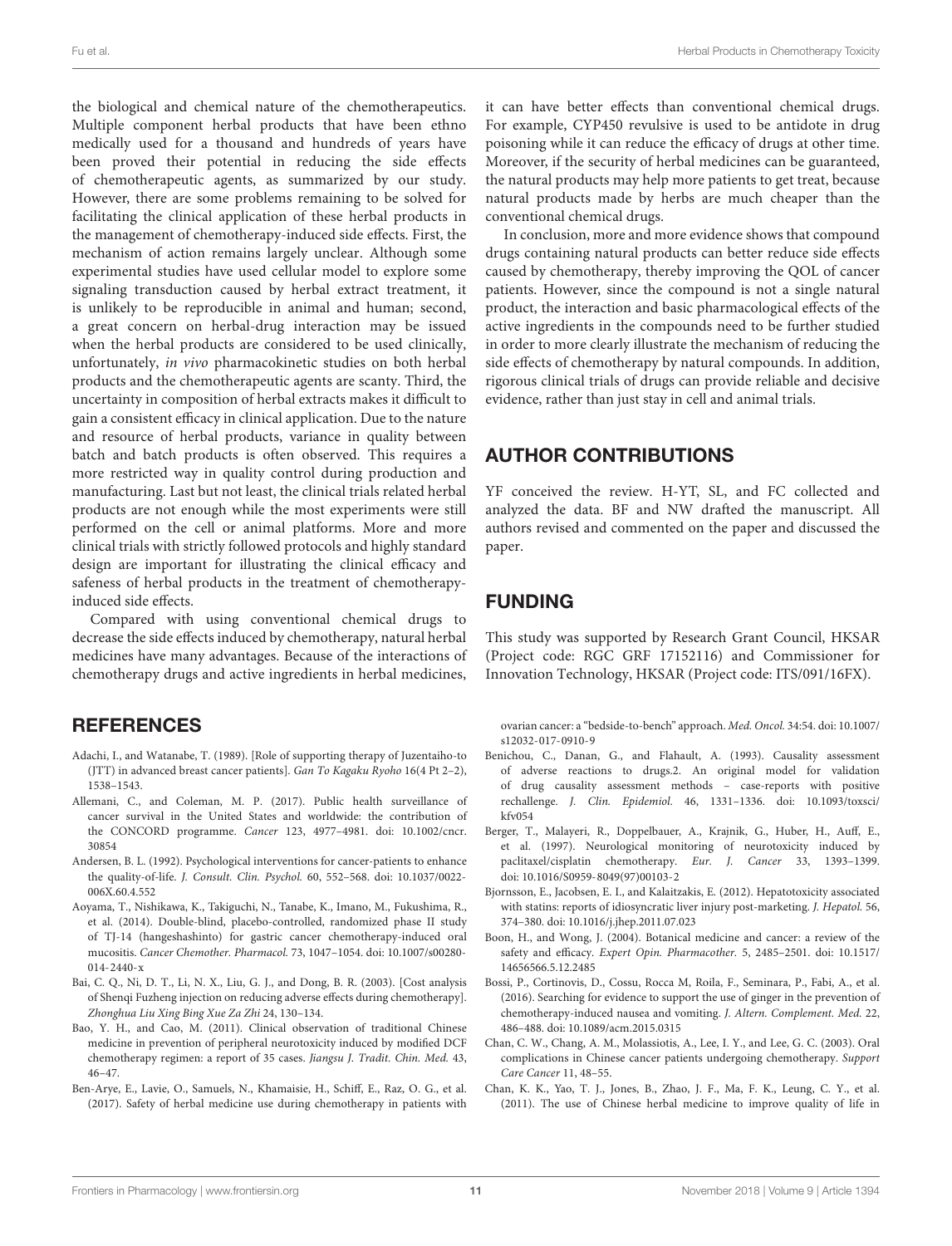women undergoing chemotherapy for ovarian cancer: a double-blind placebocontrolled randomized trial with immunological monitoring. Ann. Oncol. 22, 2241–2249. [doi: 10.1093/annonc/mdq749](https://doi.org/10.1093/annonc/mdq749)

- <span id="page-11-36"></span>Chau, T. N., Cheung, W. I., Ngan, T., Lin, J., Lee, K. W. S., Poon, W. T., et al. (2011). Causality assessment of herb-induced liver injury using multi disciplinary approach and the Roussel Uclaf Causality assessment Method (RUCAM). Clin. Toxicol. 49, 34–39. [doi: 10.3109/15563650.2010.537662](https://doi.org/10.3109/15563650.2010.537662)
- <span id="page-11-3"></span>Chen (2009). Effect observation of Huangqi injection combined with chemotherapy on quality of life of postoperation patients with advanced stage colorectal carcinoma. Hebei J. Tradit. Chin. Med. 3, 1696–1698.
- <span id="page-11-19"></span>Chen, H., Wang, W., Shi, X., and Li, W. (2015). Effect of chinese herbal compound combining chemotherapy on recurrence breast cancer. Liaon. J. Tradit. Chinese Med. 42, 1003–1005.
- <span id="page-11-27"></span>Chen, Y. Q., Sun, L., Wang, Y., and Zhao, X. (2015). A dual-fluorescent wholewell imaging approach for screening active compounds against doxorubicininduced cardiotoxicity from natural products. RSC Adv. 5, 106431–106438. [doi: 10.1039/C5RA20887D](https://doi.org/10.1039/C5RA20887D)
- <span id="page-11-20"></span>Chen, L. L. (2012). A Study of Effect Yiliu Decocotion Combined with Chemotherapy on Quanlity of Life of Qi Deficiency and Blood Stasis Type Postperative Ovarian Carcinoma Patients. Fuzhou: Fujian University of Traditional Chinese Medicine.
- <span id="page-11-1"></span>Chen, S., Flower, A., Ritchie, A., Liu, J., Molassiotis, A., Yu, H., et al. (2010). Oral Chinese herbal medicine (CHM) as an adjuvant treatment during chemotherapy for non-small cell lung cancer: a systematic review. Lung Cancer 68, 137–145. [doi: 10.1016/j.lungcan.2009.11.008](https://doi.org/10.1016/j.lungcan.2009.11.008)
- <span id="page-11-15"></span>Chen, S., Yueh, M. F., Bigo, C., Barbier, O., Wang, K., Karin, M., et al. (2013). Intestinal glucuronidation protects against chemotherapy-induced toxicity by irinotecan (CPT-11). Proc. Natl. Acad. Sci. U.S.A. 110, 19143–19148. [doi: 10.](https://doi.org/10.1073/pnas.1319123110) [1073/pnas.1319123110](https://doi.org/10.1073/pnas.1319123110)
- <span id="page-11-21"></span>Chen, W.-J., B. W., and Han, X.-L. (2012). Adjunctive therapy of hypopharyngeal carcinoma by Qingliu Lianghou Recipe. Chin. J. Integr. Tradit. Western Med. 32, 892–895.
- <span id="page-11-5"></span>Chen, Y, and Wang, Y. (2017). Study of Huangqi injection plus raltitrexed combined with oxaliplatin in treatment of advanced colorectal cancer. Chin. J. New Drugs Clin. Rem. 33, 218–221.
- <span id="page-11-13"></span>Choi, Y. K., Jung, K. Y., Woo, S.-M., Yun, Y. J., Jun, C.-Y., Park, J. H., et al. (2014). Effect of sipjeondaebo-tang on cancer-induced anorexia and cachexia in CT-26 tumor-bearing mice. Mediat. Inflamm. 2014:736563. [doi: 10.1155/2014/736563](https://doi.org/10.1155/2014/736563)
- <span id="page-11-25"></span>Cohen, Z., Maimon, Y., Yoeli-Lerner, M., Yang, P., Samuels, N., and Berger, R. (2015). Selective anticancer effects and protection from chemotherapy by the botanical compound LCS101: implications for cancer treatment. Int. J. Oncol. 46, 308–316. [doi: 10.3892/ijo.2014.2711](https://doi.org/10.3892/ijo.2014.2711)
- <span id="page-11-11"></span>Cowley, M. A., Smith, R. G., Diano, S., Tschöp, M., Pronchuk, N., Grove, K. L., et al. (2003). The distribution and mechanism of action of ghrelin in the CNS demonstrates a novel hypothalamic circuit regulating energy homeostasis. Neuron 37, 649–661. [doi: 10.1016/S0896-6273\(03\)00063-1](https://doi.org/10.1016/S0896-6273(03)00063-1)
- <span id="page-11-4"></span>Cui, H. J., Li, O., and Tan, H. Y., Li, Y., (2017). Clinical observation of efficacy of Huangqi injection in prevention and treatment of neurotoxicity induced by oxaliplatin-containing chemotherapy regimen. Adverse Drug React. J. 11, 249–252.
- <span id="page-11-14"></span>Dai, Z. J., Wang, X. J., Ji, Z. Z., Li, Z. F., Tang, W., Kang, H. F., et al. (2008). [Scutellaria barbata extract enhances efficacy and reduces toxicity of chemotherapy in hepatoma H22-bearing mice]. Zhong Xi Yi Jie He Xue Bao 6, 720–724. [doi: 10.3736/jcim20080712](https://doi.org/10.3736/jcim20080712)
- <span id="page-11-28"></span>Dambach, D. M., Andrews, B. A., and Moulin, F. (2005). New technologies and screening strategies for hepatotoxicity: use of in vitro models. Toxicol. Pathol. 33, 17–26. [doi: 10.1080/01926230590522284](https://doi.org/10.1080/01926230590522284)
- <span id="page-11-30"></span>Danan, G., and Teschke, R. (2016). RUCAM in drug and herb induced liver injury: the update. Int. J. Mol. Sci. 17:E14. [doi: 10.3390/ijms17010014](https://doi.org/10.3390/ijms17010014)
- <span id="page-11-17"></span>Dong, J., Su, S. Y., Wang, M. Y., and Zhan, Z. (2010). Shenqi fuzheng, an injection concocted from Chinese medicinal herbs, combined with platinumbased chemotherapy for advanced non-small cell lung cancer: a systematic review. J. Exp. Clin. Cancer Res. 29:137. [doi: 10.1186/1756-9966-29-137](https://doi.org/10.1186/1756-9966-29-137)
- <span id="page-11-2"></span>du Bois, A., Schlaich, M., Lück, H. J., Mollenkopf, A., Wechsel, U., Rauchholz, M., et al. (1999). Evaluation of neurotoxicity induced by paclitaxel second-line chemotherapy. Support. Care Cancer 7, 354–361. [doi: 10.1007/s005200050275](https://doi.org/10.1007/s005200050275)
- <span id="page-11-0"></span>Early Breast Cancer Trialists' Collaborative Group (EBCTCG) (2005). Effects of chemotherapy and hormonal therapy for early breast cancer on recurrence

and 15-year survival: an overview of the randomised trials. Lancet 365, 1687–1717.

- <span id="page-11-33"></span>European Medicines Agency [EMA] (2007). Assessment of Case Reports Connected to Herbal Medicinal Products Containing Cimicifugae Racemosae Rhizoma (Black Cohosh, Root). Available at: [http://www.ema.europa.eu/docs/](http://www.ema.europa.eu/docs/en_GB/document_library/Herbal_-_HMPC_ assessment_ report/2010/02/WC500074167.pdf) [en\\_GB/document\\_library/Herbal\\_-\\_HMPC\\_assessment\\_report/2010/02/](http://www.ema.europa.eu/docs/en_GB/document_library/Herbal_-_HMPC_ assessment_ report/2010/02/WC500074167.pdf) [WC500074167.pdf](http://www.ema.europa.eu/docs/en_GB/document_library/Herbal_-_HMPC_ assessment_ report/2010/02/WC500074167.pdf) [accessed December 30, 2014].
- <span id="page-11-6"></span>Fang, F. Q., Zhang, J., and Yu, P. Y. (2012). Clinical observation on the efficacy of Shenmai injection in prevention and treatment of neurotoxicity induced by oxaliplatin-containing chemotherapy regimen. Chin. Hosp. Pharm. J. 32, 965–967.
- <span id="page-11-10"></span>Francois, M., Takagi, K., Legrand, R., Lucas, N., Beutheu, S., Bôle-Feysot, C., et al. (2016). Increased ghrelin but low ghrelin-reactive immunoglobulins in a rat model of methotrexate chemotherapy-induced anorexia. Front. Nutr. 3:23. [doi: 10.3389/fnut.2016.00023](https://doi.org/10.3389/fnut.2016.00023)
- <span id="page-11-32"></span>Frenzel, C., and Teschke, R. (2016). Herbal hepatotoxicity: clinical characteristics and listing compilation. Int. J. Mol. Sci. 17:E588. [doi: 10.3390/ijms17050588](https://doi.org/10.3390/ijms17050588)
- <span id="page-11-7"></span>Gao, J., and Dai, G. (2012). The clinical research of Shenmai injection in prevention of oxaliplatin chemotherapy induced toxicity. Chin. Mod. Med. 19, 44–47.
- <span id="page-11-34"></span>García-Cortés, M., Borraz, Y., Lucena, M. I., Peláez, G., Salmerón, J., Diago, M., et al. (2008). Liver injury induced by "natural remedies": an analysis of cases submitted to the Spanish Liver Toxicity Registry. Rev. Espanola Enfermed. Digest. 100, 688–695.
- <span id="page-11-9"></span>Grothey, A. (2005). Clinical management of oxaliplatin-associated neurotoxicity. Clin. Colorectal Cancer 5(Suppl. 1), S38–S46. [doi: 10.3816/CCC.2005.s.006](https://doi.org/10.3816/CCC.2005.s.006)
- <span id="page-11-18"></span>Hao, T. T., Xie, Y. M., Liao, X., and Wang, J. (2015). [Systematic review and Metaanalysis of Shenqi Fuzheng injection combined with first-line chemotherapy for non-small cell lung cancer]. Zhongguo Zhong Yao Za Zhi 40, 4094–4107.
- <span id="page-11-12"></span>Harada, T., Amano, T., Ikari, T., Takamura, K., Ogi, T., Fujikane, T., et al. (2017). Rikkunshito for preventing chemotherapy-induced nausea and vomiting in lung cancer patients: results from 2 prospective, randomized phase 2 trials. Front. Pharmacol. 8:972. [doi: 10.3389/fphar.2017.00972](https://doi.org/10.3389/fphar.2017.00972)
- <span id="page-11-37"></span>Hardeman, E., Van Overbeke, L., Ilegems, S., and Ferrante, M. (2008). Acute hepatitis induced by greater celandine (chelidonium majus). Acta Gastroenterol. Belg. 71, 281–282.
- <span id="page-11-16"></span>Hatakeyama, H., Takahashi, H., Oridate, N., Kuramoto, R., Fujiwara, K., Homma, A., et al. (2015). Hangeshashinto improves the completion rate of chemoradiotherapy and the nutritional status in patients with head and neck cancer. ORL J. Otorhinolaryngol. Relat. Spec. 77, 100–108. [doi: 10.1159/](https://doi.org/10.1159/000381026) [000381026](https://doi.org/10.1159/000381026)
- <span id="page-11-26"></span>Hitomi, S., Ono, K., Terawaki, K., Matsumoto, C., Mizuno, K., Yamaguchi, K., et al. (2017). 6 -gingerol and 6 -shogaol, active ingredients of the traditional Japanese medicine hangeshashinto, relief oral ulcerative mucositis-induced pain via action on Na+ channels. Pharmacol. Res. 117, 288–302. [doi: 10.1016/j.](https://doi.org/10.1016/j.phrs.2016.12.026) [phrs.2016.12.026](https://doi.org/10.1016/j.phrs.2016.12.026)
- <span id="page-11-22"></span>Huang, Y., Hu, A., Zhou, Y., and Gao, L. (2011). Study on yiqiyangyin decoction combine with GP chemotherapy in advanced non-small cell lung cancer. J. New Chin. Med. 43, 47–49.
- <span id="page-11-24"></span>Iijima, O. T., Fujii, Y., Funo, S., Hosoya, E., and Yamashita, M. (1989). [Protective effects of the Chinese medicine Juzentaiho-to from the adverse effects of mitomycin C and cisplatin]. Gan To Kagaku Ryoho 16(4 Pt 2–2), 1525–1532.
- <span id="page-11-29"></span>Jing, J., and Teschke, R. (2018). Traditional chinese medicine and herb-induced liver injury: comparison with drug-induced liver injury. J. Clin. Transl. Hepatol. 6, 57–68. [doi: 10.14218/JCTH.2017.00033](https://doi.org/10.14218/JCTH.2017.00033)
- <span id="page-11-8"></span>Jorden, W. (2012). The effect of Shenfu injection in the prevention of oxaliplatininduced peripheral neurotoxicity. Mod. J. Integr. Tradit. Chin. West Med. 21, 2659–2660.
- <span id="page-11-31"></span>Joy, J., and Nair, C. K. (2008). Amelioration of cisplatin induced nephrotoxicity in Swiss albino mice by Rubia cordifolia extract. J. Cancer Res. Ther. 4, 111–115. [doi: 10.4103/0973-1482.43139](https://doi.org/10.4103/0973-1482.43139)
- <span id="page-11-23"></span>Jun, L. (2008). Clinical research on 58 cases of advanced non-small cell lung cancer treated by the intergrated TCM and western medicine. Henan Tradit. Chin. Med. 6:022.
- <span id="page-11-35"></span>Jung, K. A., Min, H. J., Yoo, S. S., Kim, H. J., Choi, S. N., Ha, C. Y., et al. (2011). Drug-induced liver injury: twenty five cases of acute hepatitis following ingestion of Polygonum multiflorum Thun. Gut Liver 5, 493–499. [doi: 10.5009/](https://doi.org/10.5009/gnl.2011.5.4.493) [gnl.2011.5.4.493](https://doi.org/10.5009/gnl.2011.5.4.493)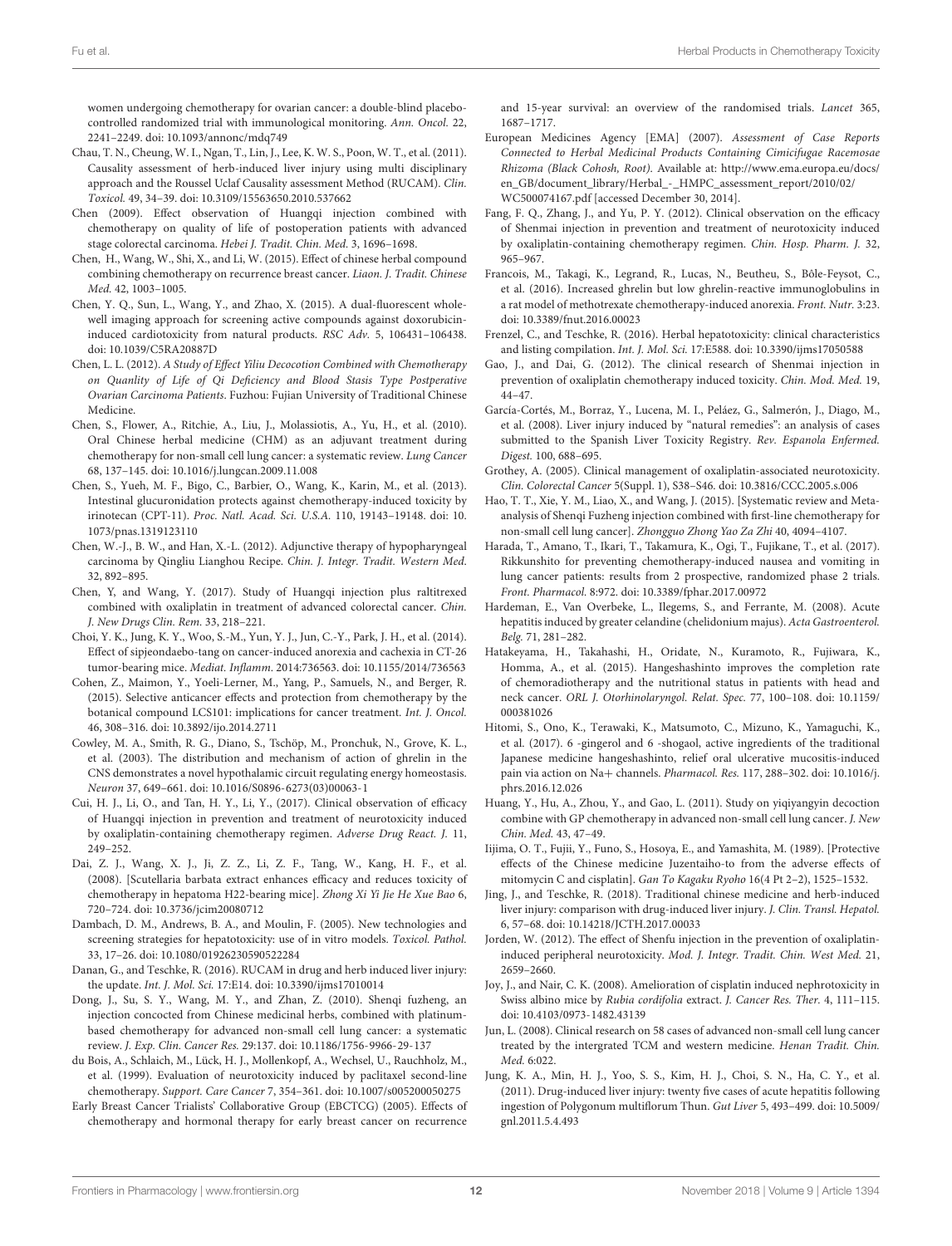- <span id="page-12-19"></span>Kambhampati, S. P., Mishra, M. K., Mastorakos, P., Oh, Y., Lutty, G. A., and Kannan, R. M. (2015). Intracellular delivery of dendrimer triamcinolone acetonide conjugates into microglial and human retinal pigment epithelial cells. Eur. J. Pharm. Biopharm. 95(Pt B), 239–249. [doi: 10.1016/j.ejpb.2015.02.013](https://doi.org/10.1016/j.ejpb.2015.02.013)
- <span id="page-12-35"></span>Kang, S. H., Kim, J. I., Jeong, K. H., Ko, K. H., Ko, P. G., Hwang, S. W., et al. (2008). Clinical characteristics of 159 cases of acute toxic hepatitis. Korean J. Hepatol. 14, 483–492. [doi: 10.3350/kjhep.2008.14.4.483](https://doi.org/10.3350/kjhep.2008.14.4.483)
- <span id="page-12-5"></span>Kato, Y., Tateai, Y., Ohkubo, M., Saito, Y., Amagai, S. Y., Kimura, Y. S., et al. (2014). Gosha-jinki-gan reduced oxaliplatin-induced hypersensitivity to cold sensation and its effect would be related to suppression of the expression of TRPM8 and TRPA1 in rats. Anticancer. Drugs 25, 39–43. [doi: 10.1097/CAD.](https://doi.org/10.1097/CAD.0000000000000022) [0000000000000022](https://doi.org/10.1097/CAD.0000000000000022)
- <span id="page-12-3"></span>Kawashiri, T., Egashira, N., Kurobe, K., Tsutsumi, K., Yamashita, Y., Ushio, S., et al. (2012). L type Ca2+ channel blockers prevent oxaliplatin-induced cold hyperalgesia and TRPM8 overexpression in rats. Mol. Pain 8:7. [doi: 10.1186/](https://doi.org/10.1186/1744-8069-8-7) [1744-8069-8-7](https://doi.org/10.1186/1744-8069-8-7)
- <span id="page-12-33"></span>Kebieche, M., Lakroun, Z., Lahouel, M., Bouayed, J., Meraihi, Z., and Soulimani, R. (2009). Evaluation of epirubicin-induced acute oxidative stress toxicity in rat liver cells and mitochondria, and the prevention of toxicity through quercetin administration. Exp. Toxicol. Pathol. 61, 161–167. [doi: 10.1016/j.etp.2008.](https://doi.org/10.1016/j.etp.2008.06.002) [06.002](https://doi.org/10.1016/j.etp.2008.06.002)
- <span id="page-12-2"></span>Ko, J. K., and Auyeung, K. K. (2013). Target-oriented mechanisms of novel herbal therapeutics in the chemotherapy of gastrointestinal cancer and inflammation. Curr. Pharm. Des. 19, 48–66.
- <span id="page-12-1"></span>Koehn, F. E., and Carter, G. T. (2005). The evolving role of natural products in drug discovery. Nat. Rev. Drug Discov. 4, 206–220. [doi: 10.1038/nrd](https://doi.org/10.1038/nrd1657) [1657](https://doi.org/10.1038/nrd1657)
- <span id="page-12-24"></span>Kohguchi, M., Kunikata, T., Watanabe, H., Kudo, N., Shibuya, T., Ishihara, T., et al. (2004). Immuno-potentiating effects of the antler-shaped fruiting body of Ganoderma lucidum (Rokkaku-Reishi). Biosci. Biotechnol. Biochem. 68, 881–887. [doi: 10.1271/bbb.68.881](https://doi.org/10.1271/bbb.68.881)
- <span id="page-12-12"></span>Konmun, J., Danwilai, K., Ngamphaiboon, N., Sripanidkulchai, B., Sookprasert, A., and Subongkot, S. (2017). A phase II randomized double-blind placebocontrolled study of 6-gingerol as an anti-emetic in solid tumor patients receiving moderately to highly emetogenic chemotherapy. Med. Oncol. 34:69. [doi: 10.1007/s12032-017-0931-4](https://doi.org/10.1007/s12032-017-0931-4)
- <span id="page-12-6"></span>Kono, T., Hata, T., Morita, S., Munemoto, Y., Matsui, T., Kojima, H., et al. (2013). Goshajinkigan oxaliplatin neurotoxicity evaluation (GONE): a phase 2, multicenter, randomized, doubleblind, placebocontrolled trial of goshajinkigan to prevent oxaliplatininduced neuropathy. Cancer Chemother. Pharmacol. 72, 1283–1290. [doi: 10.1007/s00280-013-2306-7](https://doi.org/10.1007/s00280-013-2306-7)
- <span id="page-12-17"></span>Kono, T., Kaneko, A., Matsumoto, C., Miyagi, C., Ohbuchi, K., Mizuhara, Y., et al. (2014). Multitargeted effects of hangeshashinto for treatment of chemotherapyinduced oral mucositis on inducible prostaglandin E2 production in human oral keratinocytes. Integr. Cancer Ther. 13, 435–445. [doi: 10.1177/](https://doi.org/10.1177/1534735413520035) [1534735413520035](https://doi.org/10.1177/1534735413520035)
- <span id="page-12-4"></span>Kuriyama, A., and Endo, K. (2018). Goshajinkigan for prevention of chemotherapy-induced peripheral neuropathy: a systematic review and meta-analysis. Support Care Cancer 26, 1051–1059. [doi: 10.1007/s00520-017-](https://doi.org/10.1007/s00520-017-4028-6) [4028-6](https://doi.org/10.1007/s00520-017-4028-6)
- <span id="page-12-16"></span>Lenfers, B. H., Loeffler, T. M., Droege, C. M., and Hausamen, T. U. (1999). Substantial activity of budesonide in patients with irinotecan (CPT-11) and 5 fluorouracil induced diarrhea and failure of loperamide treatment. Ann. Oncol. 10, 1251–1253. [doi: 10.1023/A:1008390308416](https://doi.org/10.1023/A:1008390308416)
- <span id="page-12-8"></span>Li, D. M., Wang, R., and Xie, J. (2014). Clinical study on Huangqi Guizhi Wuwu decoction treating the neurosensory toxicity caused by oxaliplatin. J. Nanjing Univ. Tradit. Chin. Med. 30, 186–188.
- <span id="page-12-20"></span>Li, H., Ma, Q., Al, P., Zhang, H. M., and Li, M. (2015). [Treatment of chemotherapy-induced leucopenia in patients with malignant tumor by Chinese herbal medicine: a systematic review and meta-analysis of randomized clinical trials]. Zhongguo Zhong Xi Yi Jie He Za Zhi 35, 157–166.
- <span id="page-12-29"></span>Li, H. X., Sze, S. C., Tong, Y., and Ng, T. B. (2009). Production of Th1-and Th2 dependent cytokines induced by the Chinese medicine herb, Rhodiola algida, on human peripheral blood monocytes. J. Ethnopharmacol. 123, 257–266. [doi: 10.1016/j.jep.2009.03.009](https://doi.org/10.1016/j.jep.2009.03.009)
- <span id="page-12-21"></span>Li, M. F. (2015). To observe the curative effect of Yiqi Yangxue Decoction on bone marrow suppression after chemotherapy. Shaanxi Tradit. Chin. Med. 8, 960–961.
- <span id="page-12-15"></span>Li, Y., Hu, J., Huang, H., and He, Y. (2013). Effect of Jinlong capsule on proliferation and apoptosis of human pancreatic cancer cells BxPC-3. J. Tradit. Chin. Med. 33, 205–210. [doi: 10.1016/S0254-6272\(13\)60126-0](https://doi.org/10.1016/S0254-6272(13)60126-0)
- <span id="page-12-9"></span>Lin, H. M., and Liqun, K. (2011). Nursing observation of huangqi guizhi wuwu decoction in preventing peripheral neurotoxicity induced by oxaliplatin. Chin. Gen Nurs. 9, 484–485.
- <span id="page-12-18"></span>Liu, H., Hu, X., Xu, B., Li, M., Cui, Z., Zhang, D., et al. (2013). Antidiarrheal activity of extract from herba kummerowiae in mice. Asian J. Chem. 25, 8937–8939.
- <span id="page-12-14"></span>Liu, X., Yang, Q., Xi, Y., Yu, K., Wang, W., Zhao, X., et al. (2014). Kanglaite injection combined with chemotherapy versus chemotherapy alone in the treatment of advanced non-small cell lung carcinoma. J. Cancer Res. Ther. 10(Suppl. 1), 46–51. [doi: 10.4103/0973-1482.139758](https://doi.org/10.4103/0973-1482.139758)
- <span id="page-12-22"></span>Liu, Y. (2008). Clinical Study on Oophoroma After Treated with Fuzhengquyu Decoction Combined with Chemotherapy. Heilongjiang: Heilongjiang University Of Chinese Medicine.
- <span id="page-12-30"></span>Loo, W. T., Jin, L. J., Chow, L. W., Cheung, M. N., and Wang, M. (2010). Rhodiola algida improves chemotherapy-induced oral mucositis in breast cancer patients. Expert Opin. Investig. Drugs 19(Suppl. 1), S91–S100. [doi: 10.](https://doi.org/10.1517/13543781003727057) [1517/13543781003727057](https://doi.org/10.1517/13543781003727057)
- <span id="page-12-7"></span>Lu, M. C., Yao, C. H., Wang, S. H., Lai, Y. L., Tsai, C. C., Chen, Y. S. (2010). Effect of astragalus membranaceus in rats on peripheral nerve regeneration: in vitro and in vivo studies. J. Trauma 68, 434–440. [doi: 10.1097/TA.0b013e31819adb38](https://doi.org/10.1097/TA.0b013e31819adb38)
- <span id="page-12-23"></span>Lu, Q. Z. L. J., Li, K., Ji, Q., and Xue, Y. J. (2014). Clinical observation of wenshen shengbai decoction for myelosuppression induced by chemotherapy for postoperative breast cancer. J. Shanghai Univers. Tradit. Chin. Med. 28, 29–31.
- <span id="page-12-13"></span>Lu, Y., Li, C. S., and Dong, Q. (2008). Chinese herb related molecules of cancer-cell-apoptosis: a minireview of progress between Kanglaite injection and related genes. J. Exp. Clin. Cancer Res. 27:31. [doi: 10.1186/1756-9966-](https://doi.org/10.1186/1756-9966-27-31) [27-31](https://doi.org/10.1186/1756-9966-27-31)
- <span id="page-12-11"></span>Marx, W., Ried, K., McCarthy, A. L., Vitetta, L., Sali, A., McKavanagh, D., et al. (2017). GingerMechanism of action in chemotherapy-induced nausea and vomiting: a review. Crit. Rev. Food Sci. Nutr. 57, 141–146. [doi: 10.1080/](https://doi.org/10.1080/10408398.2013.865590) [10408398.2013.865590](https://doi.org/10.1080/10408398.2013.865590)
- <span id="page-12-28"></span>Matsuda, C., Munemoto, Y., Mishima, H., Nagata, N., Oshiro, M., Kataoka, M., et al. (2015). Double-blind, placebo-controlled, randomized phase II study of TJ-14 (Hangeshashinto) for infusional fluorinated-pyrimidine-based colorectal cancer chemotherapy-induced oral mucositis. Cancer Chemother. Pharmacol. 76, 97–103. [doi: 10.1007/s00280-015-2767-y](https://doi.org/10.1007/s00280-015-2767-y)
- <span id="page-12-34"></span>McWhirter, D., Kitteringham, N., Jones, R. P., Malik, H., Park, K., and Palmer, D. (2013). Chemotherapy induced hepatotoxicity in metastatic colorectal cancer: a review of mechanisms and outcomes. Crit. Rev. Oncol. Hematol. 88, 404–415. [doi: 10.1016/j.critrevonc.2013.05.011](https://doi.org/10.1016/j.critrevonc.2013.05.011)
- <span id="page-12-27"></span>Menon, L. G., Kuttan, R., and Kuttan, G. (1997). Effect of rasayanas in the inhibition of lung metastasis induced by B16F-10 melanoma cells. J. Exp. Clin. Cancer Res. 16, 365–368.
- <span id="page-12-32"></span>Mikalauskas, S., Mikalauskiene, L., Bruns, H., Nickkholgh, A., Hoffmann, K., Longerich, T., et al. (2011). Dietary glycine protects from chemotherapyinduced hepatotoxicity. Amino Acids 40, 1139–1150. [doi: 10.1007/s00726-010-](https://doi.org/10.1007/s00726-010-0737-6) [0737-6](https://doi.org/10.1007/s00726-010-0737-6)
- <span id="page-12-0"></span>Molina, J. R., Yang, P., Cassivi, S. D., Schild, S. E., and Adjei, A. A. (2008). Nonsmall cell lung cancer: epidemiology, risk factors, treatment, and survivorship. Mayo Clin. Proc. 83, 584–594. [doi: 10.4065/83.5.584](https://doi.org/10.4065/83.5.584)
- <span id="page-12-10"></span>Navari, R. M. (2017). Management of chemotherapy-induced nausea and vomiting in pediatric patients. Pediatr. Drugs 19, 213–222. [doi: 10.1007/s40272-017-](https://doi.org/10.1007/s40272-017-0228-2) [0228-2](https://doi.org/10.1007/s40272-017-0228-2)
- <span id="page-12-25"></span>Nonaka, Y., Ishibashi, H., Nakai, M., Shibata, H., Kiso, Y., and Abe, S. (2005). [Soothing effect of Ganoderma lucidum antlered form on cyclophosphamideinduced adverse reaction]. Gan To Kagaku Ryoho 32, 1586–1588.
- <span id="page-12-26"></span>Ogawa, K., Omatsu, T., Matsumoto, C., Tsuchiya, N., Yamamoto, M., Naito, Y., et al. (2012). Protective effect of the Japanese traditional medicine juzentaihoto on myelosuppression induced by the anticancer drug TS-1 and identification of a potential biomarker of this effect. BMC Complement. Altern. Med. 12:118. [doi: 10.1186/1472-6882-12-118](https://doi.org/10.1186/1472-6882-12-118)
- <span id="page-12-31"></span>Ohkawa, K., Hashiguchi, M., Ohno, K., Kiuchi, C., Takahashi, S., Kondo, S., et al. (2002). Risk factors for antituberculous chemotherapy-induced hepatotoxicity in Japanese pediatric patients. Clin. Pharmacol. Ther. 72, 220–226. [doi: 10.1067/](https://doi.org/10.1067/mcp.2002.126175) [mcp.2002.126175](https://doi.org/10.1067/mcp.2002.126175)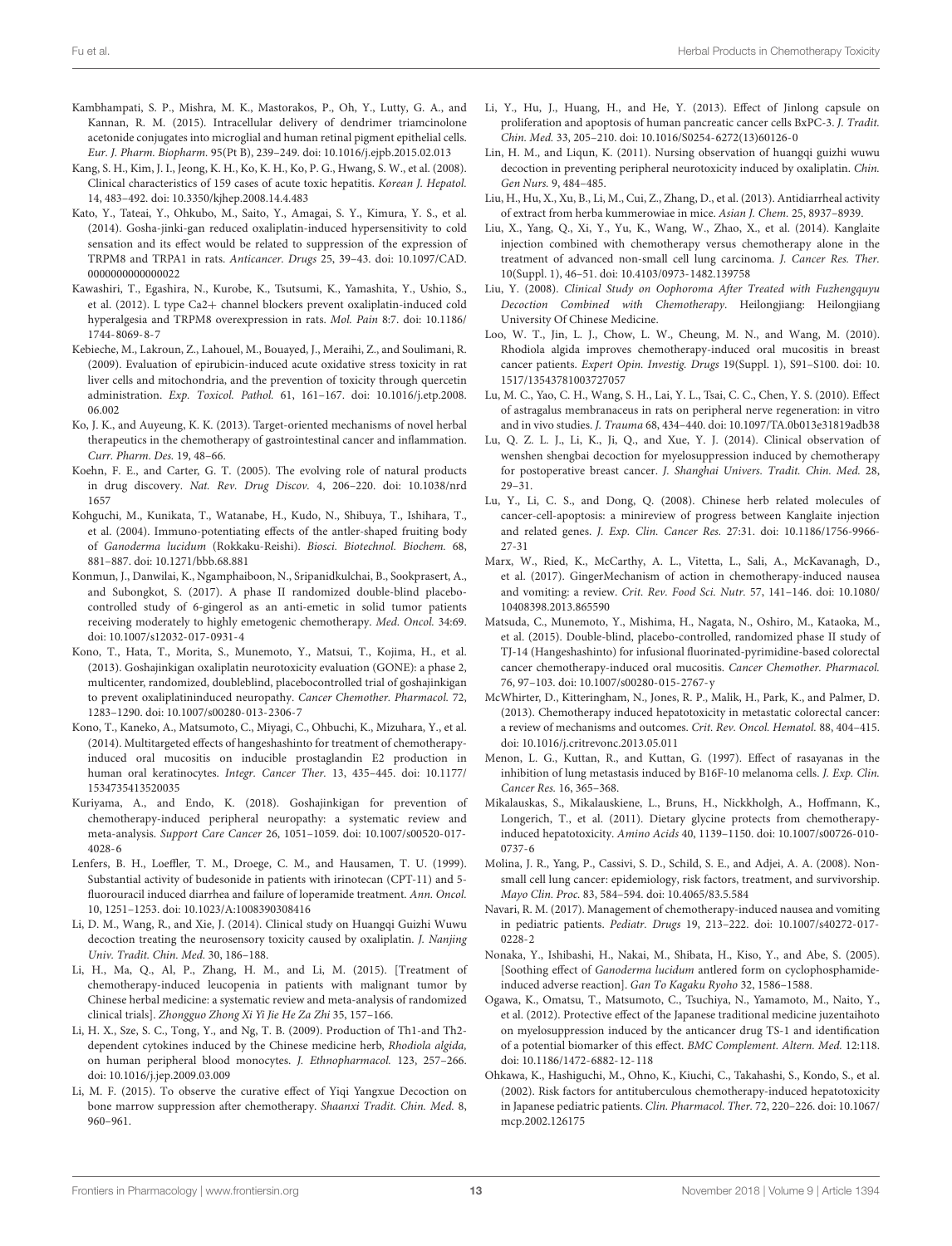- <span id="page-13-14"></span>Ohnishi, S., Watari, H., Kanno, M., Ohba, Y., Takeuchi, S., Miyaji, T., et al. (2017). Additive effect of rikkunshito, an herbal medicine, on chemotherapy-induced nausea, vomiting, and anorexia in uterine cervical or corpus cancer patients treated with cisplatin and paclitaxel: results of a randomized phase II study (JORTC KMP-02). J. Gynecol. Oncol. 28:e44. [doi: 10.3802/jgo.2017.28.e44](https://doi.org/10.3802/jgo.2017.28.e44)
- <span id="page-13-2"></span>Oki, E., Emi, Y., Kojima, H., Higashijima, J., Kato, T., Miyake, Y., et al. (2015). Preventive effect of Goshajinkigan on peripheral neurotoxicity of FOLFOX therapy (GENIUS trial): a placebo-controlled, double-blind, randomized phase III study. Int. J. Clin. Oncol. 20, 767–775. [doi: 10.1007/s10147-015-0784-9](https://doi.org/10.1007/s10147-015-0784-9)
- <span id="page-13-34"></span>Osama, H., Abdullah, A., Gamal, B., Emad, D., Sayed, D., Hussein, E., et al. (2017). Effect of honey and royal jelly against cisplatin-induced nephrotoxicity in patients with cancer. J. Am. Coll. Nutr. 36, 342–346. [doi: 10.1080/07315724.](https://doi.org/10.1080/07315724.2017.1292157) [2017.1292157](https://doi.org/10.1080/07315724.2017.1292157)
- <span id="page-13-36"></span>Robles-Diaz, M., Gonzalez-Jimenez, A., Medina-Caliz, I., Stephens, C., García-Cortes, M., García-Muñoz, B., et al. (2015). Distinct phenotype of hepatotoxicity associated with illicit use of anabolic androgenic steroids. Aliment. Pharmacol. Ther. 41, 116–125. [doi: 10.1111/apt.13023](https://doi.org/10.1111/apt.13023)
- <span id="page-13-7"></span>Rojas, C., Raje, M., Tsukamoto, T., and Slusher, B. S. (2014). Molecular mechanisms of 5-HT3 and NK1 receptor antagonists in prevention of emesis. Eur. J. Pharmacol. 722, 26–37. [doi: 10.1016/j.ejphar.2013.08.049](https://doi.org/10.1016/j.ejphar.2013.08.049)
- <span id="page-13-10"></span>Schele, E., Bake, T., Rabasa, C., and Dickson, S. L. (2016). Centrally administered ghrelin acutely influences food choice in rodents. PLoS One 11:e0149456. [doi: 10.1371/journal.pone.0149456](https://doi.org/10.1371/journal.pone.0149456)
- <span id="page-13-19"></span>Shindo, Y., and Koike, Y. (2011). Japanese traditional kampo medicine reduce toxicities with colorectal cancer chemotherapy. Reduction of oxaliplatin-related neurotoxicity by goshajinkigan, powdered processed aconite root and reduction of cpt-11-related diarrhea by hangeshashinto. Ann. Oncol. 22, v123–v124.
- <span id="page-13-11"></span>Shiomi, Y., Ohira, Y., Yoshimura, M., Ozaki, T., Takei, M., and Tanaka, T. (2018). Z-505 hydrochloride ameliorates chemotherapy-induced anorexia in rodents via activation of the ghrelin receptor, GHSR1a. Eur. J. Pharmacol. 818, 148–157. [doi: 10.1016/j.ejphar.2017.10.047](https://doi.org/10.1016/j.ejphar.2017.10.047)
- <span id="page-13-0"></span>Steinmeyer, J. (1999). The pharmacological basis of therapeutics in osteoarthritis. Medizinische Welt. 50, 341–347.
- <span id="page-13-24"></span>Sun, Q. (2011). Clinical observation of traditional Chinese medicine combined with chemotherapy in the treatment of advanced non small cell carcinoma. Hainan Med. J. 22, 31–33.
- <span id="page-13-8"></span>Takeda, H., Muto, S., Nakagawa, K., Ohnishi, S., Sadakane, C., Saegusa, Y., et al. (2012). Rikkunshito as a ghrelin enhancer. Methods Enzymol. 514, 333–351. [doi: 10.1016/B978-0-12-381272-8.00021-0](https://doi.org/10.1016/B978-0-12-381272-8.00021-0)
- <span id="page-13-12"></span>Takeda, H., Nakagawa, K., Okubo, N., Nishimura, M., Muto, S., Ohnishi, S., et al. (2013). Pathophysiologic basis of anorexia: focus on the interaction between ghrelin dynamics and the serotonergic system. Biol. Pharm. Bull. 36, 1401–1405. [doi: 10.1248/bpb.b13-00364](https://doi.org/10.1248/bpb.b13-00364)
- <span id="page-13-13"></span>Takeda, H., Sadakane, C., Hattori, T., Katsurada, T., Ohkawara, T., Nagai, K., et al. (2008). Rikkunshito, an herbal medicine, suppresses cisplatin-induced anorexia in rats via 5-HT2 receptor antagonism. Gastroenterology 134, 2004–2013. [doi: 10.1053/j.gastro.2008.02.078](https://doi.org/10.1053/j.gastro.2008.02.078)
- <span id="page-13-31"></span>Teschke, R. (2014). Traditional chinese medicine induced liver injury. J. Clin. Transl. Hepatol. 2, 80–94. [doi: 10.14218/JCTH.2014.00003](https://doi.org/10.14218/JCTH.2014.00003)
- <span id="page-13-32"></span>Teschke, R., and Eickhoff, A. (2015). Herbal hepatotoxicity in traditional and modern medicine: actual key issues and new encouraging steps. Front. Pharmacol. 6:72. [doi: 10.3389/fphar.2015.00072](https://doi.org/10.3389/fphar.2015.00072)
- <span id="page-13-37"></span>Teschke, R., Frenzel, C., Glass, X., Schulze, J., and Eickhoff, A. (2012). Greater Celandine hepatotoxicity: a clinical review. Ann. Hepatol. 11, 838–848.
- <span id="page-13-38"></span>Teschke, R., and Lebot, V. (2011). Proposal for a kava quality standardization code. Food Chem. Toxicol. 49, 2503–2516. [doi: 10.1016/j.fct.2011.06.075](https://doi.org/10.1016/j.fct.2011.06.075)
- <span id="page-13-22"></span>Teschke, R., Wolff, A., Frenzel, C., Eickhoff, A., and Schulze, J. (2015). Herbal traditional Chinese medicine and its evidence base in gastrointestinal disorders. World J. Gastroenterol. 21, 4466–4490. [doi: 10.3748/wjg.v21.i15.4466](https://doi.org/10.3748/wjg.v21.i15.4466)
- <span id="page-13-39"></span>Teschke, R., Wolff, A., Frenzel, C., and Schulze, J. (2014). Review article: herbal hepatotoxicity – An update on traditional Chinese medicine preparations. Aliment. Pharmacol. Ther. 40, 32–50. [doi: 10.1111/apt.12798](https://doi.org/10.1111/apt.12798)
- <span id="page-13-21"></span>Testart-Paillet, D., Girard, P., You, B., Freyer, G., Pobel, C., and Tranchand, B. (2007). Contribution of modelling chemotherapy-induced hematological toxicity for clinical practice. Critic. Rev. Oncol. Hematol. 63, 1–11. [doi: 10.1016/](https://doi.org/10.1016/j.critrevonc.2007.01.005) [j.critrevonc.2007.01.005](https://doi.org/10.1016/j.critrevonc.2007.01.005)
- <span id="page-13-29"></span>Trotti, A., Bellm, L. A., Epstein, J. B., Frame, D., Fuchs, H. J., Gwede, C. K., et al. (2003). Mucositis incidence, severity and associated outcomes in patients with

head and neck cancer receiving radiotherapy with or without chemotherapy: a systematic literature review. Radiother. Oncol. 66, 253–262. [doi: 10.1016/S0167-](https://doi.org/10.1016/S0167-8140(02)00404-8) [8140\(02\)00404-8](https://doi.org/10.1016/S0167-8140(02)00404-8)

- <span id="page-13-9"></span>Vaudry, H., Hosoda, H., Date, Y., Nakazato, M., Matsuo, H., and Kangawa, K. (2000). Ghrelin is a growth-hormone-releasing acylated peptide from stomach. M S-Med. Sci. 16, 555–557.
- <span id="page-13-28"></span>Vayalil, P. K., Kuttan, G., and Kuttan, R. (2002a). Protective effects of rasayanas on cyclophosphamide- and radiation-induced damage. J. Altern. Complement. Med. 8, 787–796.
- <span id="page-13-27"></span>Vayalil, P. K., Kuttan, G., and Kuttan, R. (2002b). Rasayanas: evidence for the concept of prevention of diseases. Am. J. Chin. Med. 30, 155–171.
- <span id="page-13-18"></span>Wadler, S., Benson, AB 3rd, Engelking, C., Catalano, R., Field, M., Kornblau, S. M., et al. (1998). Recommended guidelines for the treatment of chemotherapyinduced diarrhea. J. Clin. Oncol. 16, 3169–3178. [doi: 10.1200/JCO.1998.16.9.](https://doi.org/10.1200/JCO.1998.16.9.3169) [3169](https://doi.org/10.1200/JCO.1998.16.9.3169)
- <span id="page-13-35"></span>Wai, C. T. (2006). Presentation of drug-induce dliver injury in Singapore. Singapore Med. J. 47, 116–120.
- <span id="page-13-23"></span>Wang, B., Peng, X. X., Sun, R., Li, J., Zhan, X. R., Wu, L. J., et al. (2012). Systematic review of beta-elemene injection as adjunctive treatment for lung cancer. Chin. J. Integr. Med. 18, 813–823. [doi: 10.1007/s11655-012-1271-9](https://doi.org/10.1007/s11655-012-1271-9)
- <span id="page-13-17"></span>Wang, C. K., Lin, Y. F., Tai, C. J., Wang, C. W., Chang, Y. J., Choong, C. Y., et al. (2015). Integrated treatment of aqueous extract of solanum nigrum-potentiated cisplatin- and doxorubicin-induced cytotoxicity in human hepatocellular carcinoma cells. Evid. Based Complement. Alternat. Med. 2015:675270. [doi: 10.1155/2015/675270](https://doi.org/10.1155/2015/675270)
- <span id="page-13-20"></span>Wang, W., You, R. L., Qin, W. J., Hai, L. N., Fang, M. J., Huang, G. H., et al. (2015). Anti-tumor activities of active ingredients in compound kushen injection. Acta Pharmacol. Sin. 36, 676–679. [doi: 10.1038/aps.2015.24](https://doi.org/10.1038/aps.2015.24)
- <span id="page-13-6"></span>Wang, Q. (2015). Clinical observation on hand-foot bath of Huangqi Guizhi Wuwu decoction combined with infusion of calcium/magnesium infusion on preventing neurotoxicity of oxaliplatin. Mod. J. Integr. Tradit. Chin. West Med. 24, 318–320.
- <span id="page-13-3"></span>Watcha, M. F., and White, P. F. (1992). Postoperative nausea and vomiting - its etiology, treatment, and prevention. Anesthesiology 77, 162–184. [doi: 10.1097/](https://doi.org/10.1097/00000542-199207000-00023) [00000542-199207000-00023](https://doi.org/10.1097/00000542-199207000-00023)
- <span id="page-13-5"></span>Wen, H. Y., and Zhen, C. (2010). Clinical observation of "Buyang Huanwu decoction" in prevention of peripheral neurotoxicity induced by oxaliplatincontaining chemotherapy regimen: a report of 30 cases. Jiangsu J. Tradit. Chin. Med. 42, 42–43.
- <span id="page-13-15"></span>Woo, S. M., Choi, Y. K., Kim, A. J., Yun, Y. J., Shin, Y. C., Cho, S. G., et al. (2016). Sip-jeon-dea-bo-tang, a traditional herbal medicine, ameliorates cisplatin-induced anorexia via the activation of JAK1/STAT3-mediated leptin and IL-6 production in the fat tissue of mice. Mol. Med. Rep. 13, 2967–2972. [doi: 10.3892/mmr.2016.4889](https://doi.org/10.3892/mmr.2016.4889)
- <span id="page-13-30"></span>Wu, B. Y., Liu, C. T., Chen, S. Y., and Tsai, M. Y. (2015). A case of chemotherapyinduced congestive heart failure successfully treated with Chinese herbal medicine. Complement. Ther. Med. 23, 251–256. [doi: 10.1016/j.ctim.2015.](https://doi.org/10.1016/j.ctim.2015.01.006) [01.006](https://doi.org/10.1016/j.ctim.2015.01.006)
- <span id="page-13-4"></span>Wu, M. H., Chen, X., Zhou, Y. F., Ying, X. L., and Wang, Y. H. (2012). Clinic Research of Yiqihuoxue and Jianpibushen therapy on prevention of oxaliplatininduced neurotoxicity. Chin. Arch. Tradit. Chin. Med. 30, 111–113.
- <span id="page-13-25"></span>Wu, X. (2016). treatment of recurrent and metastatic breast cancer with combination of NP and Fuzhengxiaoyan decocotion. Jilin J. Tradit. Chin. Med. 09, 911–915.
- <span id="page-13-1"></span>Xian, Y. F., Lin, Z. X., Ip, S. P., Su, Z. R., Chen, J. N., and Lai, X. P. (2013). Comparison the neuropreotective effect of Cortex Phellodendri chinensis and Cortex Phellodendri amurensis against beta-amyloid-induced neurotoxicity in PC12 cells. Phytomedicine 20, 187–193. [doi: 10.1016/j.phymed.2012.](https://doi.org/10.1016/j.phymed.2012.09.028) [09.028](https://doi.org/10.1016/j.phymed.2012.09.028)
- <span id="page-13-33"></span>Xiong, Y., Shang, B., Xu, S., Zhao, R., Gou, H., and Wang, C. (2016). Protective effect of Bu-zhong-yi-qi decoction, the water extract of Chinese traditional herbal medicine, on 5-fluorouracil-induced renal injury in mice. Ren Fail. 38, 1240–1248. [doi: 10.1080/0886022X.2016.1209380](https://doi.org/10.1080/0886022X.2016.1209380)
- <span id="page-13-16"></span>Xu, H., Zhao, X., Liu, X., Xu, P., Zhang, K., Lin, X., et al. (2015). Antitumor effects of traditional Chinese medicine targeting the cellular apoptotic pathway. Drug Design Dev. Ther. 9, 2735–2744.
- <span id="page-13-26"></span>Xu, Z., Jin, C. J., and Shen, D. (2007). Clinical study on treatment of advanced non-small-cell lung cancer with Chinese herbal medicine in different stages